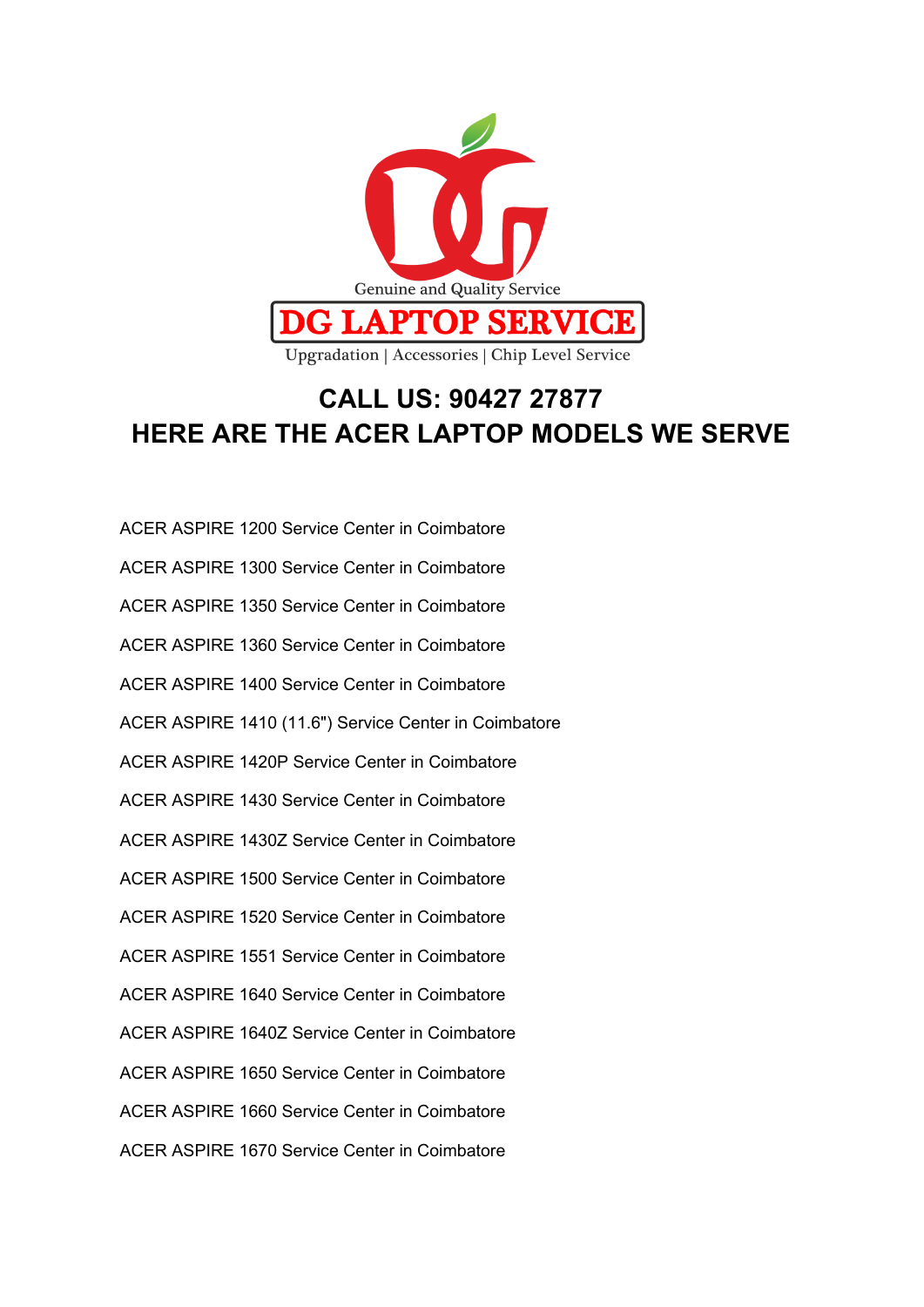ACER ASPIRE 1680 Service Center in Coimbatore ACER ASPIRE 1690 Service Center in Coimbatore ACER ASPIRE 1700 Service Center in Coimbatore ACER ASPIRE 1710 Service Center in Coimbatore ACER ASPIRE 1800 Service Center in Coimbatore ACER ASPIRE 1810T Service Center in Coimbatore ACER ASPIRE 1810TZ Service Center in Coimbatore ACER ASPIRE 1820PT Service Center in Coimbatore ACER ASPIRE 1830 Service Center in Coimbatore ACER ASPIRE 1830T Service Center in Coimbatore ACER ASPIRE 1830TZ Service Center in Coimbatore ACER ASPIRE 2000 Service Center in Coimbatore ACER ASPIRE 2010 Service Center in Coimbatore ACER ASPIRE 2020 Service Center in Coimbatore ACER ASPIRE 2420 Service Center in Coimbatore ACER ASPIRE 2430 Service Center in Coimbatore ACER ASPIRE2920 Service Center in Coimbatore ACER ASPIRE 2920Z Service Center in Coimbatore ACER ASPIRE 2930 Service Center in Coimbatore ACER ASPIRE 2930Z Service Center in Coimbatore ACER ASPIRE 3000 Service Center in Coimbatore ACER ASPIRE 3050 Service Center in Coimbatore ACER ASPIRE 3100 Service Center in Coimbatore ACER ASPIRE 3500 Service Center in Coimbatore ACER ASPIRE 3600 Service Center in Coimbatore ACER ASPIRE 3610 Service Center in Coimbatore ACER ASPIRE 3620 Service Center in Coimbatore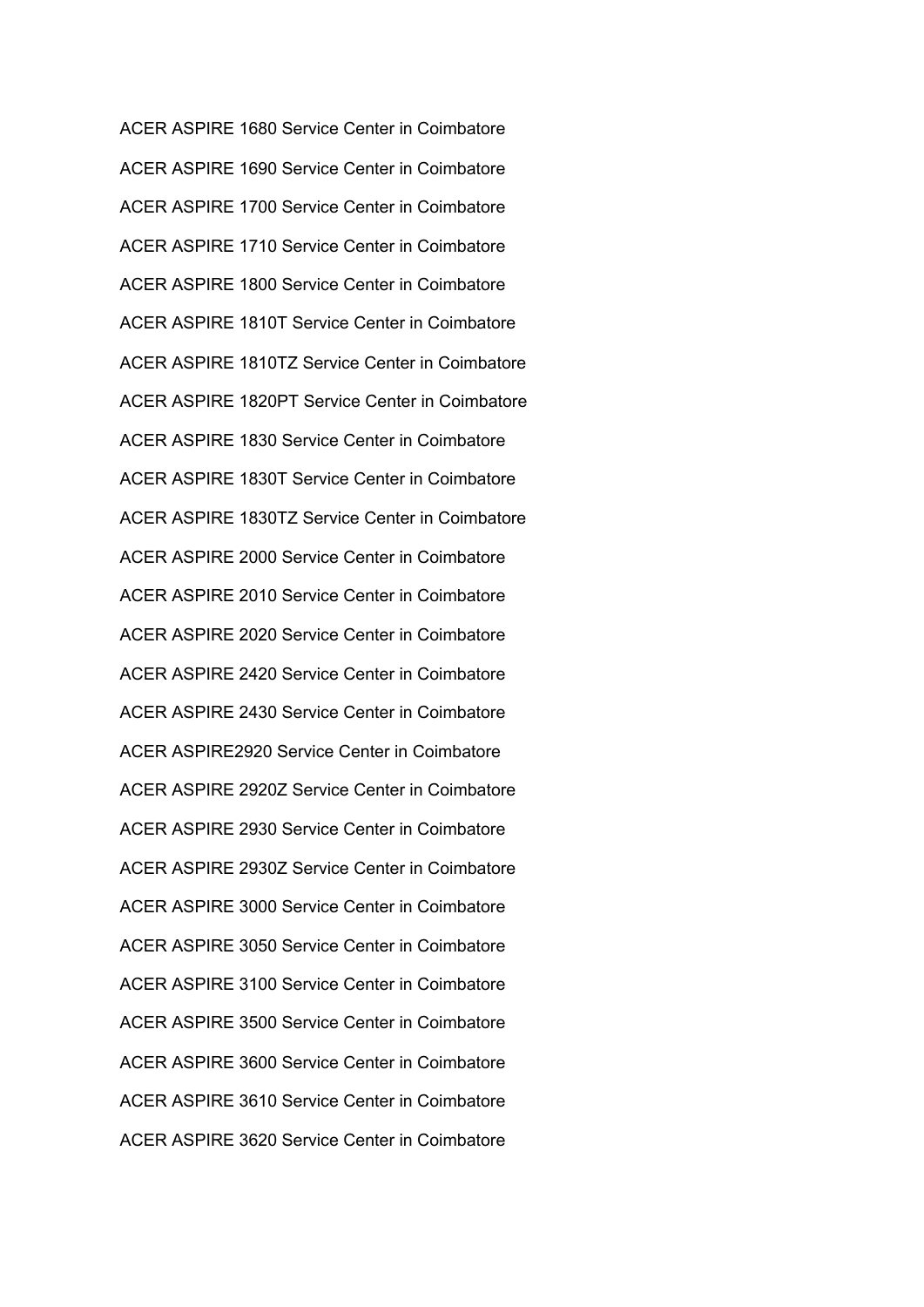ACER ASPIRE 3630 Service Center in Coimbatore ACER ASPIRE 3640 Service Center in Coimbatore ACER ASPIRE 3650 Service Center in Coimbatore ACER ASPIRE 3660 Service Center in Coimbatore ACER ASPIRE 3680 Service Center in Coimbatore ACER ASPIRE 3690 Service Center in Coimbatore ACER ASPIRE 3750 Service Center in Coimbatore ACER ASPIRE 3750G Service Center in Coimbatore ACER ASPIRE 3750Z Service Center in Coimbatore ACER ASPIRE 3750ZG Service Center in Coimbatore ACER ASPIRE 3810T Service Center in Coimbatore ACER ASPIRE 3810TZ Service Center in Coimbatore ACER ASPIRE 3820T Service Center in Coimbatore ACER ASPIRE 3820TG Service Center in Coimbatore ACER ASPIRE 3820TZ Service Center in Coimbatore ACER ASPIRE 3830 Service Center in Coimbatore ACER ASPIRE 3830G Service Center in Coimbatore ACER ASPIRE 3830 Service Center in Coimbatore ACER ASPIRE 3830G Service Center in Coimbatore ACER ASPIRE 3830T Service Center in Coimbatore ACER ASPIRE 3830TG Service Center in Coimbatore ACER ASPIRE 3935 Service Center in Coimbatore ACER ASPIRE 4220 Service Center in Coimbatore ACER ASPIRE 4230 Service Center in Coimbatore ACER ASPIRE 4250 Service Center in Coimbatore ACER ASPIRE 4251 Service Center in Coimbatore ACER ASPIRE 4252 Service Center in Coimbatore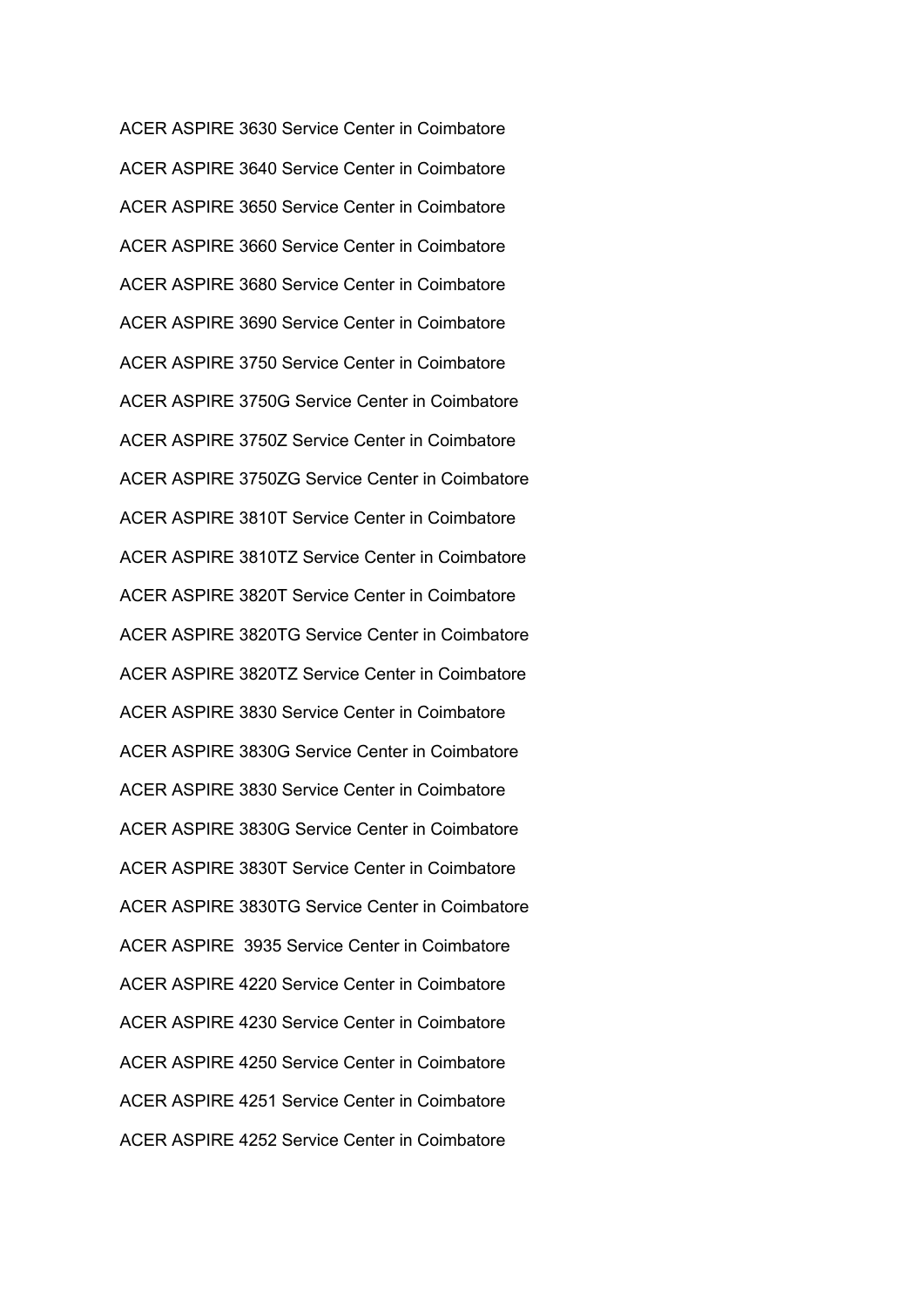ACER ASPIRE 4253 Service Center in Coimbatore ACER ASPIRE 4310 Service Center in Coimbatore ACER ASPIRE 4315 Service Center in Coimbatore ACER ASPIRE 4320 Service Center in Coimbatore ACER ASPIRE 4330 Service Center in Coimbatore ACER ASPIRE 4332 Service Center in Coimbatore ACER ASPIRE 4333 Service Center in Coimbatore ACER ASPIRE 4336 Service Center in Coimbatore ACER ASPIRE 4339 Service Center in Coimbatore ACER ASPIRE 4349 Service Center in Coimbatore ACER ASPIRE 4350 Service Center in Coimbatore ACER ASPIRE 4350G Service Center in Coimbatore ACER ASPIRE 4352 Service Center in Coimbatore ACER ASPIRE 4352G Service Center in Coimbatore ACER ASPIRE 4410 Service Center in Coimbatore ACER ASPIRE 4520 Service Center in Coimbatore ACER ASPIRE 4520G Service Center in Coimbatore ACER ASPIRE 4530 Service Center in Coimbatore ACER ASPIRE 4535 Service Center in Coimbatore ACER ASPIRE 4535G Service Center in Coimbatore ACER ASPIRE 4540 Service Center in Coimbatore ACER ASPIRE 4540G Service Center in Coimbatore ACER ASPIRE 4551 Service Center in Coimbatore ACER ASPIRE 4551G Service Center in Coimbatore ACER ASPIRE 4552 Service Center in Coimbatore ACER ASPIRE 4552G Service Center in Coimbatore ACER ASPIRE 4553 Service Center in Coimbatore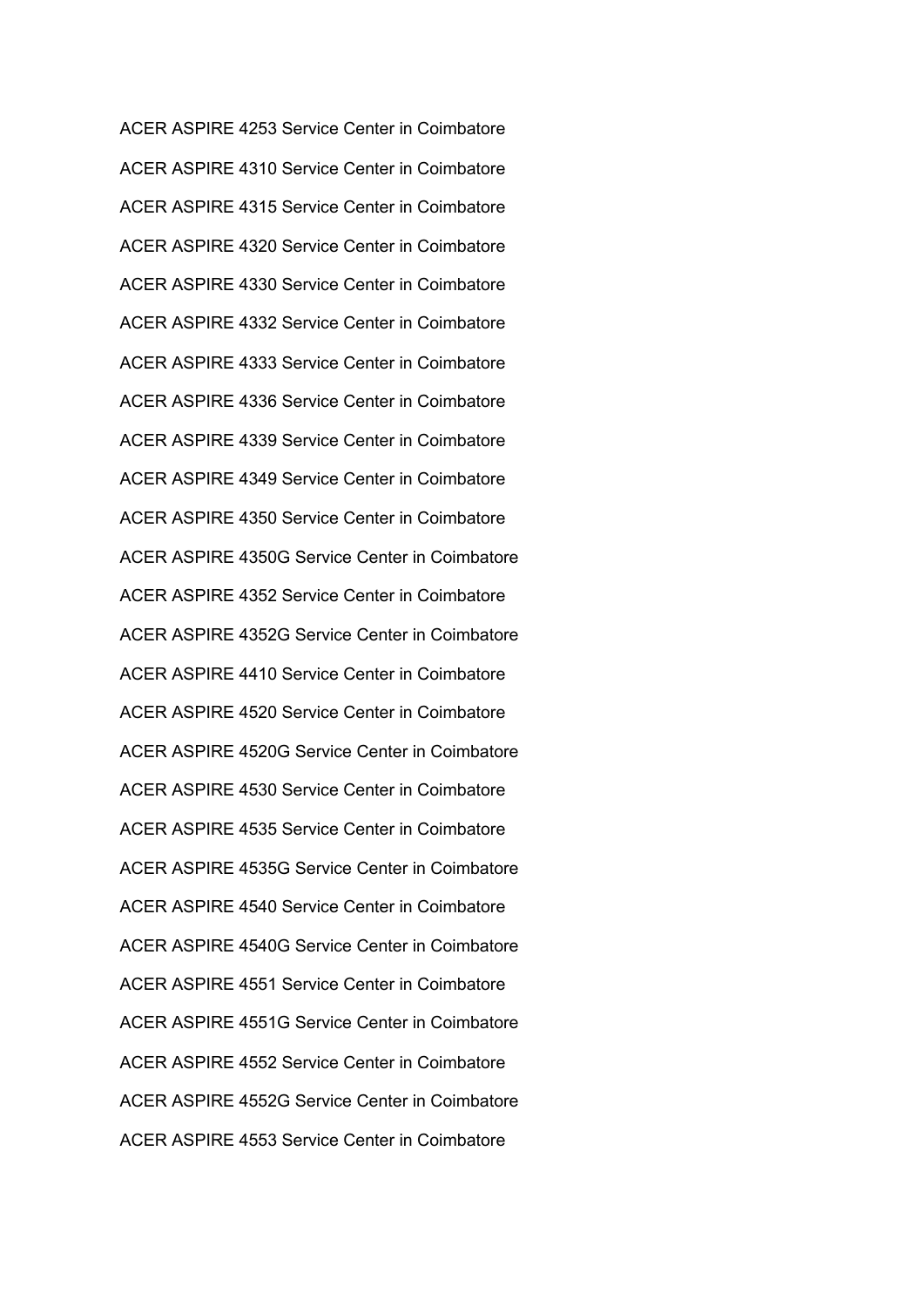ACER ASPIRE 4553G Service Center in Coimbatore ACER ASPIRE 4560 Service Center in Coimbatore ACER ASPIRE 4560G Service Center in Coimbatore ACER ASPIRE 4625G Service Center in Coimbatore ACER ASPIRE 4710 Service Center in Coimbatore ACER ASPIRE 4710G Service Center in Coimbatore ACER ASPIRE 4710Z Service Center in Coimbatore ACER ASPIRE 4710ZG Service Center in Coimbatore ACER ASPIRE 4715Z Service Center in Coimbatore ACER ASPIRE 4720 Service Center in Coimbatore ACER ASPIRE 4720G Service Center in Coimbatore ACER ASPIRE 4720Z Service Center in Coimbatore ACER ASPIRE 4720ZG Service Center in Coimbatore ACER ASPIRE 4730 Service Center in Coimbatore ACER ASPIRE 4730Z Service Center in Coimbatore ACER ASPIRE 4730ZG Service Center in Coimbatore ACER ASPIRE 4732Z Service Center in Coimbatore ACER ASPIRE 4733Z Service Center in Coimbatore ACER ASPIRE 4735Z Service Center in Coimbatore ACER ASPIRE 4735ZG Service Center in Coimbatore ACER ASPIRE 4736 Service Center in Coimbatore ACER ASPIRE 4736G Service Center in Coimbatore ACER ASPIRE 4736Z Service Center in Coimbatore ACER ASPIRE 4736ZG Service Center in Coimbatore ACER ASPIRE 4738 Service Center in Coimbatore ACER ASPIRE 4738G Service Center in Coimbatore ACER ASPIRE 4738Z Service Center in Coimbatore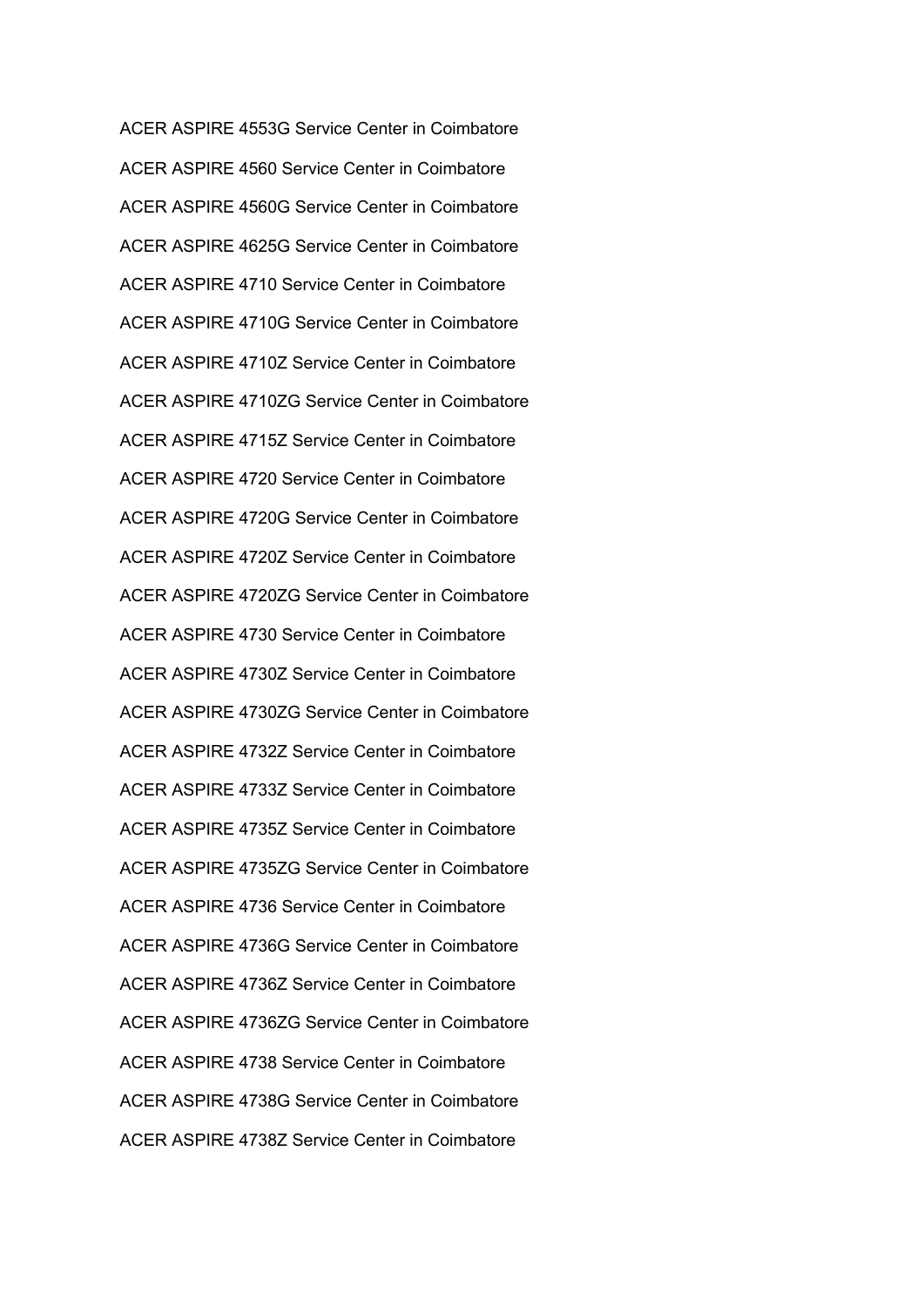ACER ASPIRE 4738ZG Service Center in Coimbatore ACER ASPIRE 4739 Service Center in Coimbatore ACER ASPIRE 4739Z Service Center in Coimbatore ACER ASPIRE 4740 Service Center in Coimbatore ACER ASPIRE 4740G Service Center in Coimbatore ACER ASPIRE 4741 Service Center in Coimbatore ACER ASPIRE 4741G Service Center in Coimbatore ACER ASPIRE 4741ZG Service Center in Coimbatore ACER ASPIRE 4743 Service Center in Coimbatore ACER ASPIRE 4743Z Service Center in Coimbatore ACER ASPIRE 4745 Service Center in Coimbatore ACER ASPIRE 4745G Service Center in Coimbatore ACER ASPIRE 4745Z Service Center in Coimbatore ACER ASPIRE 4749 Service Center in Coimbatore ACER ASPIRE 4749Z Service Center in Coimbatore ACER ASPIRE 4750 Service Center in Coimbatore ACER ASPIRE 4750G Service Center in Coimbatore ACER ASPIRE 4750Z Service Center in Coimbatore ACER ASPIRE 4750ZG Service Center in Coimbatore ACER ASPIRE 4752 Service Center in Coimbatore ACER ASPIRE 4752G Service Center in Coimbatore ACER ASPIRE 4752Z Service Center in Coimbatore ACER ASPIRE 4752ZG Service Center in Coimbatore ACER ASPIRE 4755 Service Center in Coimbatore ACER ASPIRE 4755G Service Center in Coimbatore ACER ASPIRE 4810T Service Center in Coimbatore ACER ASPIRE 4810TG Service Center in Coimbatore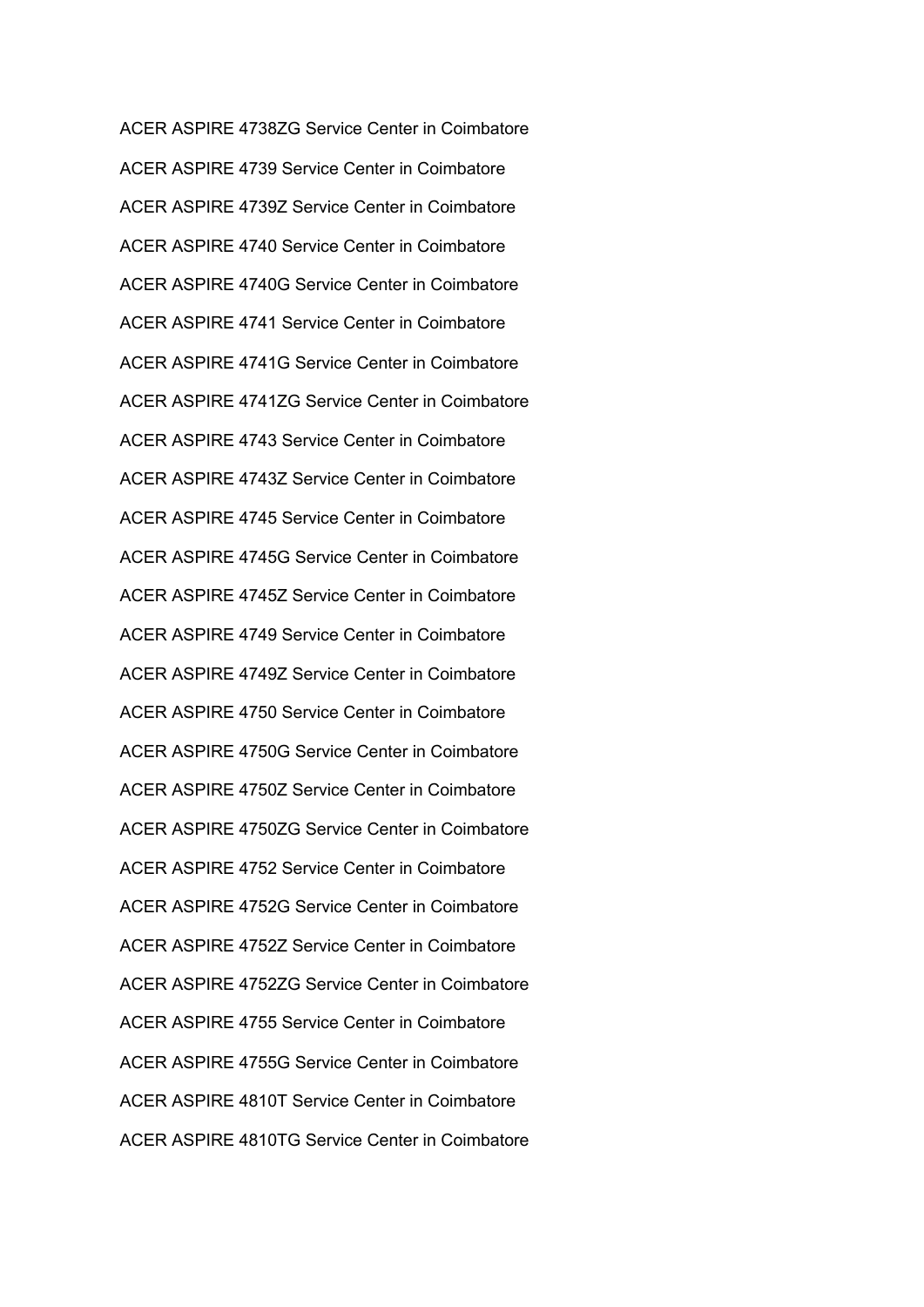ACER ASPIRE 4810TZ Service Center in Coimbatore ACER ASPIRE 4810TZG Service Center in Coimbatore ACER ASPIRE 4820 Service Center in Coimbatore ACER ASPIRE 4820G Service Center in Coimbatore ACER ASPIRE 4820T Service Center in Coimbatore ACER ASPIRE 4820TG Service Center in Coimbatore ACER ASPIRE 4820TZ Service Center in Coimbatore ACER ASPIRE 4820TZG Service Center in Coimbatore ACER ASPIRE 4830 Service Center in Coimbatore ACER ASPIRE 4830G Service Center in Coimbatore ACER ASPIRE 4830T Service Center in Coimbatore ACER ASPIRE 4830TG Service Center in Coimbatore ACER ASPIRE 4830Z Service Center in Coimbatore ACER ASPIRE 4920 Service Center in Coimbatore ACER ASPIRE 4920G Service Center in Coimbatore ACER ASPIRE 4925 Service Center in Coimbatore ACER ASPIRE 4925G Service Center in Coimbatore ACER ASPIRE 4930 Service Center in Coimbatore ACER ASPIRE 4930G Service Center in Coimbatore ACER ASPIRE 4930ZG Service Center in Coimbatore ACER ASPIRE 4935 Service Center in Coimbatore ACER ASPIRE 4935G Service Center in Coimbatore ACER ASPIRE 4937 Service Center in Coimbatore ACER ASPIRE 4937G Service Center in Coimbatore ACER ASPIRE 5000 Service Center in Coimbatore ACER ASPIRE 5010 Service Center in Coimbatore ACER ASPIRE 5020 Service Center in Coimbatore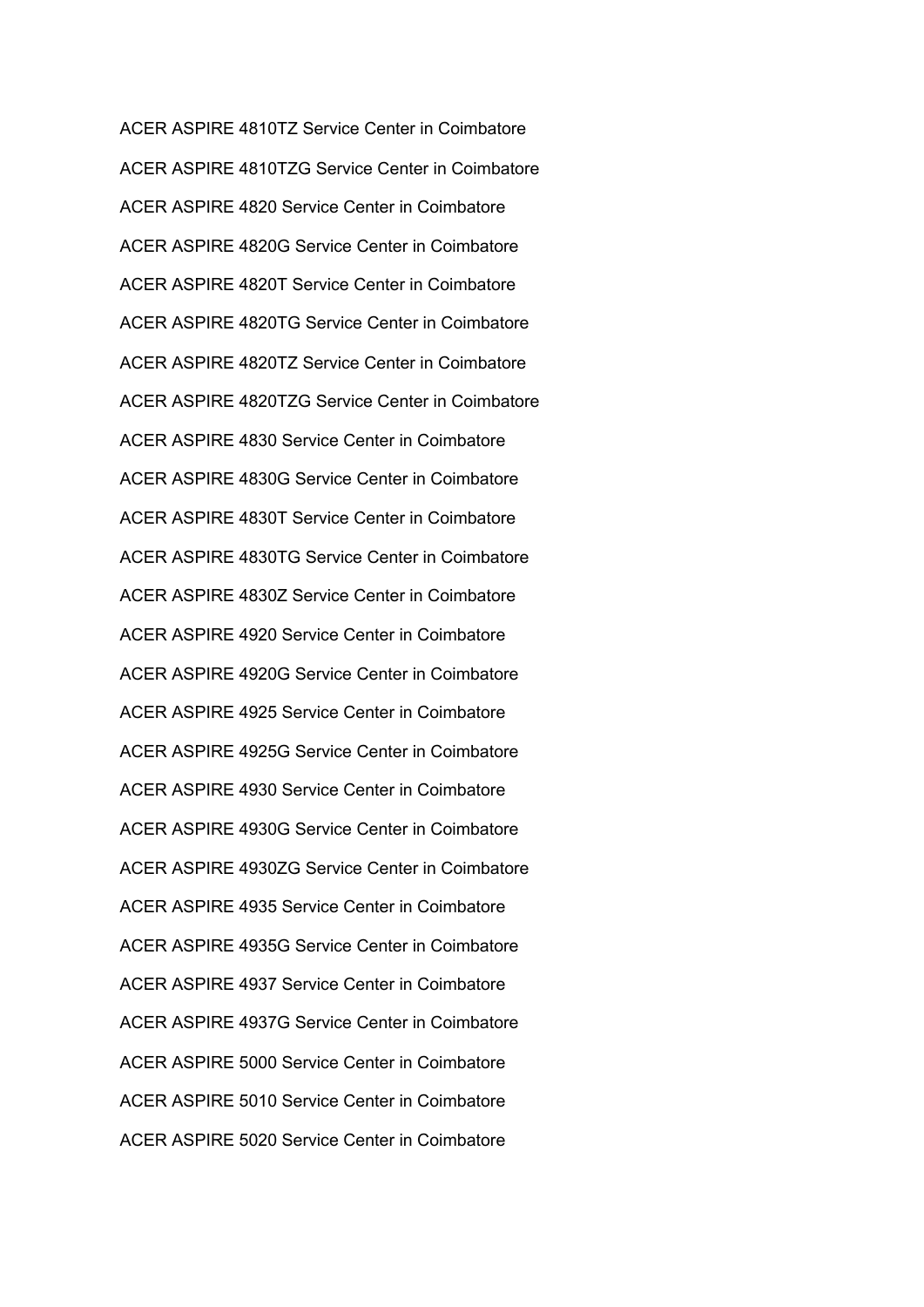ACER ASPIRE 5030 Service Center in Coimbatore ACER ASPIRE 5040 Service Center in Coimbatore ACER ASPIRE 5050 Service Center in Coimbatore ACER ASPIRE 5100 Service Center in Coimbatore ACER ASPIRE 5110 Service Center in Coimbatore ACER ASPIRE 5220 Service Center in Coimbatore ACER ASPIRE 5230 Service Center in Coimbatore ACER ASPIRE 5235 Service Center in Coimbatore ACER ASPIRE 5250 Service Center in Coimbatore ACER ASPIRE 5251 Service Center in Coimbatore ACER ASPIRE 5252 Service Center in Coimbatore ACER ASPIRE 5253 Service Center in Coimbatore ACER ASPIRE 5310 Service Center in Coimbatore ACER ASPIRE 5315 Service Center in Coimbatore ACER ASPIRE 5320 Service Center in Coimbatore ACER ASPIRE 5330 Service Center in Coimbatore ACER ASPIRE 5332 Service Center in Coimbatore ACER ASPIRE 5333 Service Center in Coimbatore ACER ASPIRE 5334 Service Center in Coimbatore ACER ASPIRE 5335 Service Center in Coimbatore ACER ASPIRE 5336 Service Center in Coimbatore ACER ASPIRE 5338 Service Center in Coimbatore ACER ASPIRE 5342 Service Center in Coimbatore ACER ASPIRE 5349 Service Center in Coimbatore ACER ASPIRE 5350 Service Center in Coimbatore ACER ASPIRE 5410 Service Center in Coimbatore ACER ASPIRE 5500 Service Center in Coimbatore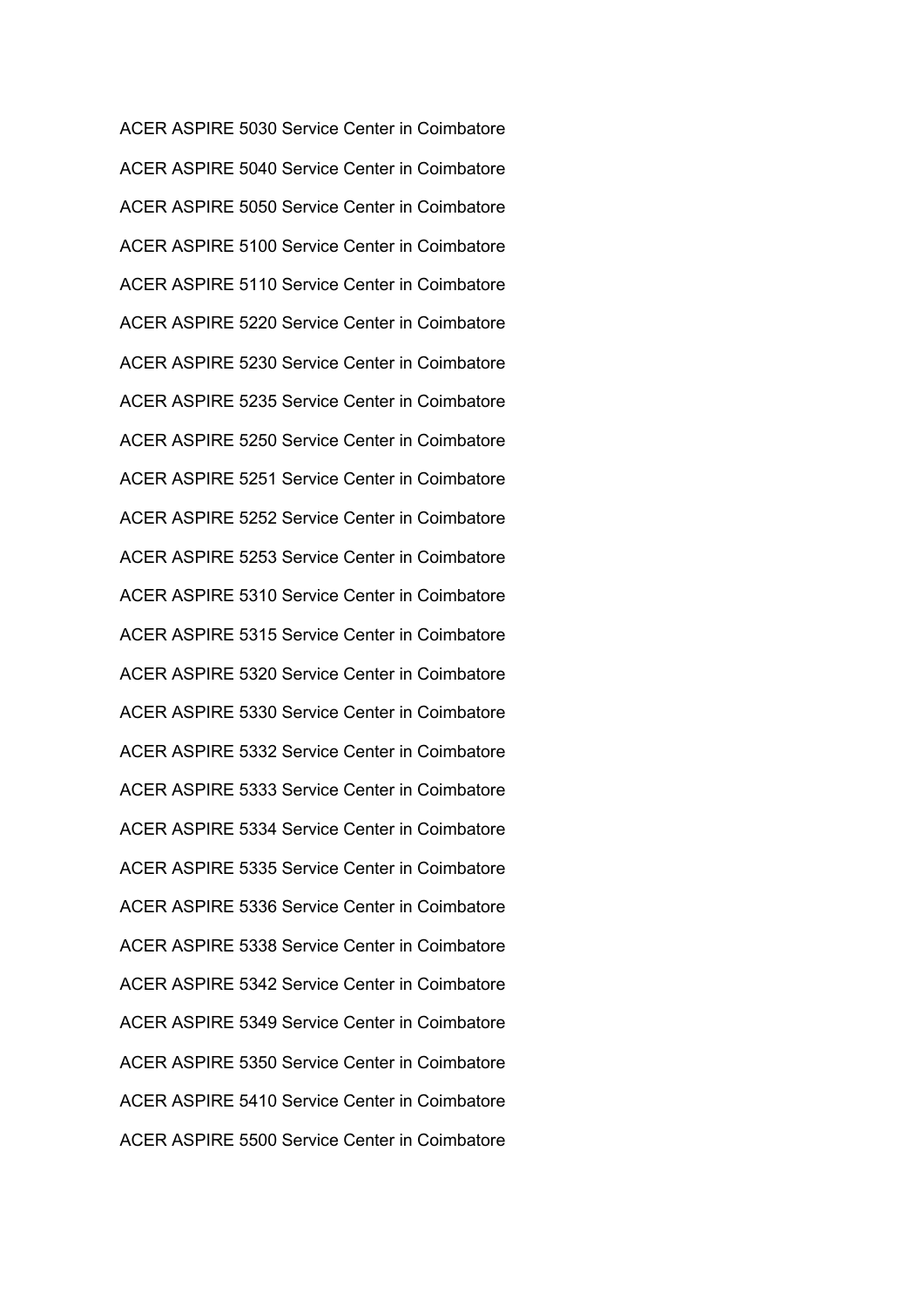ACER ASPIRE 5500Z Service Center in Coimbatore ACER ASPIRE 5510 Service Center in Coimbatore ACER ASPIRE 5515 Service Center in Coimbatore ACER ASPIRE 5516 Service Center in Coimbatore ACER ASPIRE 5517 Service Center in Coimbatore ACER ASPIRE 5520 Service Center in Coimbatore ACER ASPIRE 5520G Service Center in Coimbatore ACER ASPIRE 5530 Service Center in Coimbatore ACER ASPIRE 5530G Service Center in Coimbatore ACER ASPIRE 5532 Service Center in Coimbatore ACER ASPIRE 5534 Service Center in Coimbatore ACER ASPIRE 5535 Service Center in Coimbatore ACER ASPIRE 5536 Service Center in Coimbatore ACER ASPIRE 5536G Service Center in Coimbatore ACER ASPIRE 5538 Service Center in Coimbatore ACER ASPIRE 5538G Service Center in Coimbatore ACER ASPIRE 5540 Service Center in Coimbatore ACER ASPIRE 5541G Service Center in Coimbatore ACER ASPIRE 5542 Service Center in Coimbatore ACER ASPIRE 5542G Service Center in Coimbatore ACER ASPIRE 5550 Service Center in Coimbatore ACER ASPIRE 5551 Service Center in Coimbatore ACER ASPIRE 5551G Service Center in Coimbatore ACER ASPIRE 5552 Service Center in Coimbatore ACER ASPIRE 5552G Service Center in Coimbatore ACER ASPIRE 5553 Service Center in Coimbatore ACER ASPIRE 5553G Service Center in Coimbatore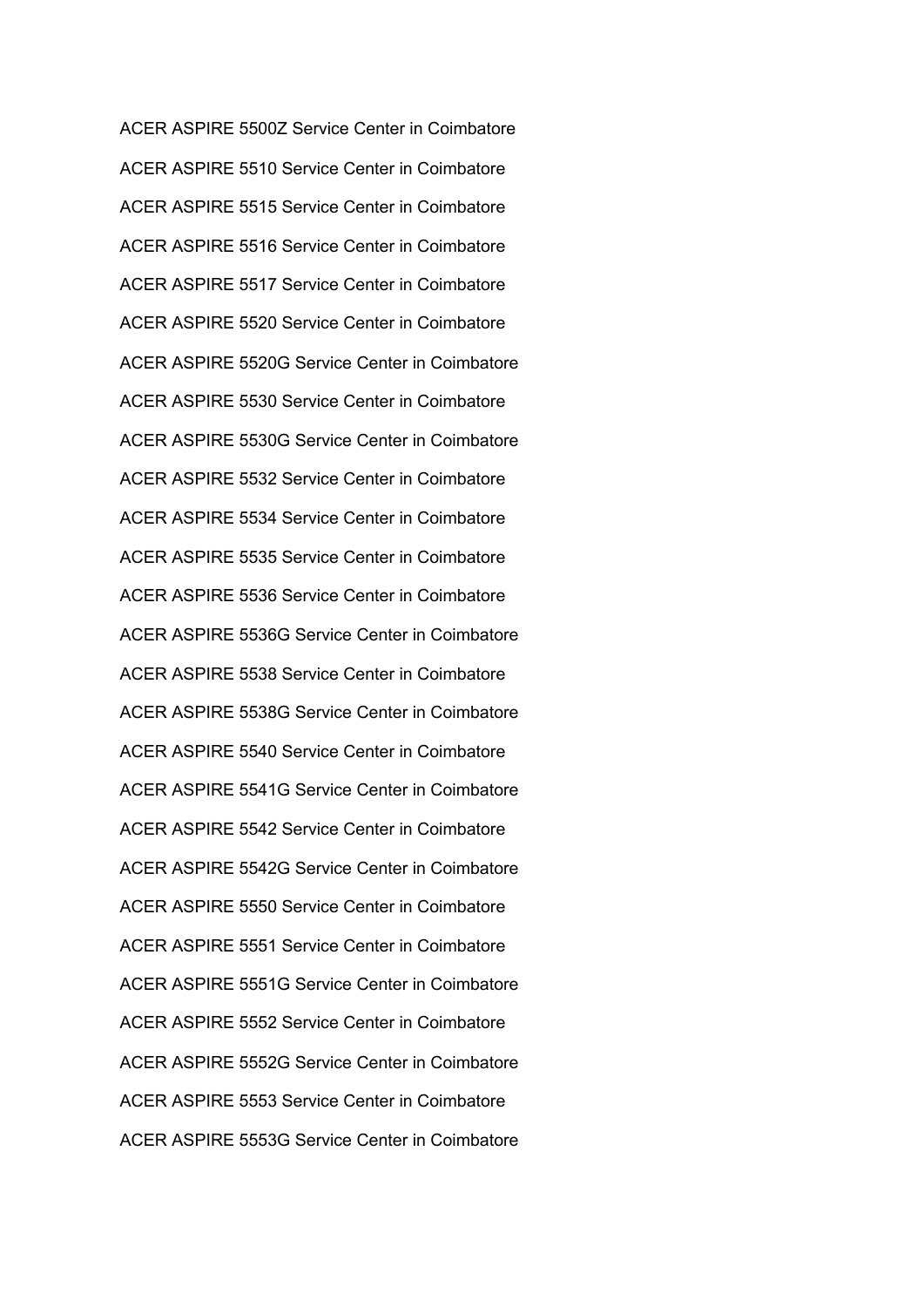ACER ASPIRE 5560 (15'') Service Center in Coimbatore ACER ASPIRE 5560G Service Center in Coimbatore ACER ASPIRE 5570 Service Center in Coimbatore ACER ASPIRE 5570Z Service Center in Coimbatore ACER ASPIRE 5580 Service Center in Coimbatore ACER ASPIRE 5590 Service Center in Coimbatore ACER ASPIRE 5600 Service Center in Coimbatore ACER ASPIRE 5610 Service Center in Coimbatore ACER ASPIRE 5610Z Service Center in Coimbatore ACER ASPIRE 5620 Service Center in Coimbatore ACER ASPIRE 5625 Service Center in Coimbatore ACER ASPIRE 5625G Service Center in Coimbatore ACER ASPIRE 5630 Service Center in Coimbatore ACER ASPIRE 5650 Service Center in Coimbatore ACER ASPIRE 5670 Service Center in Coimbatore ACER ASPIRE 5680 Service Center in Coimbatore ACER ASPIRE 5710 Service Center in Coimbatore ACER ASPIRE 5710G Service Center in Coimbatore ACER ASPIRE 5710Z Service Center in Coimbatore ACER ASPIRE 5710ZG Service Center in Coimbatore ACER ASPIRE 5715Z Service Center in Coimbatore ACER ASPIRE 5720 Service Center in Coimbatore ACER ASPIRE 5720G Service Center in Coimbatore ACER ASPIRE 5720Z Service Center in Coimbatore ACER ASPIRE 5720ZG Service Center in Coimbatore ACER ASPIRE 5730 Service Center in Coimbatore ACER ASPIRE 5730G Service Center in Coimbatore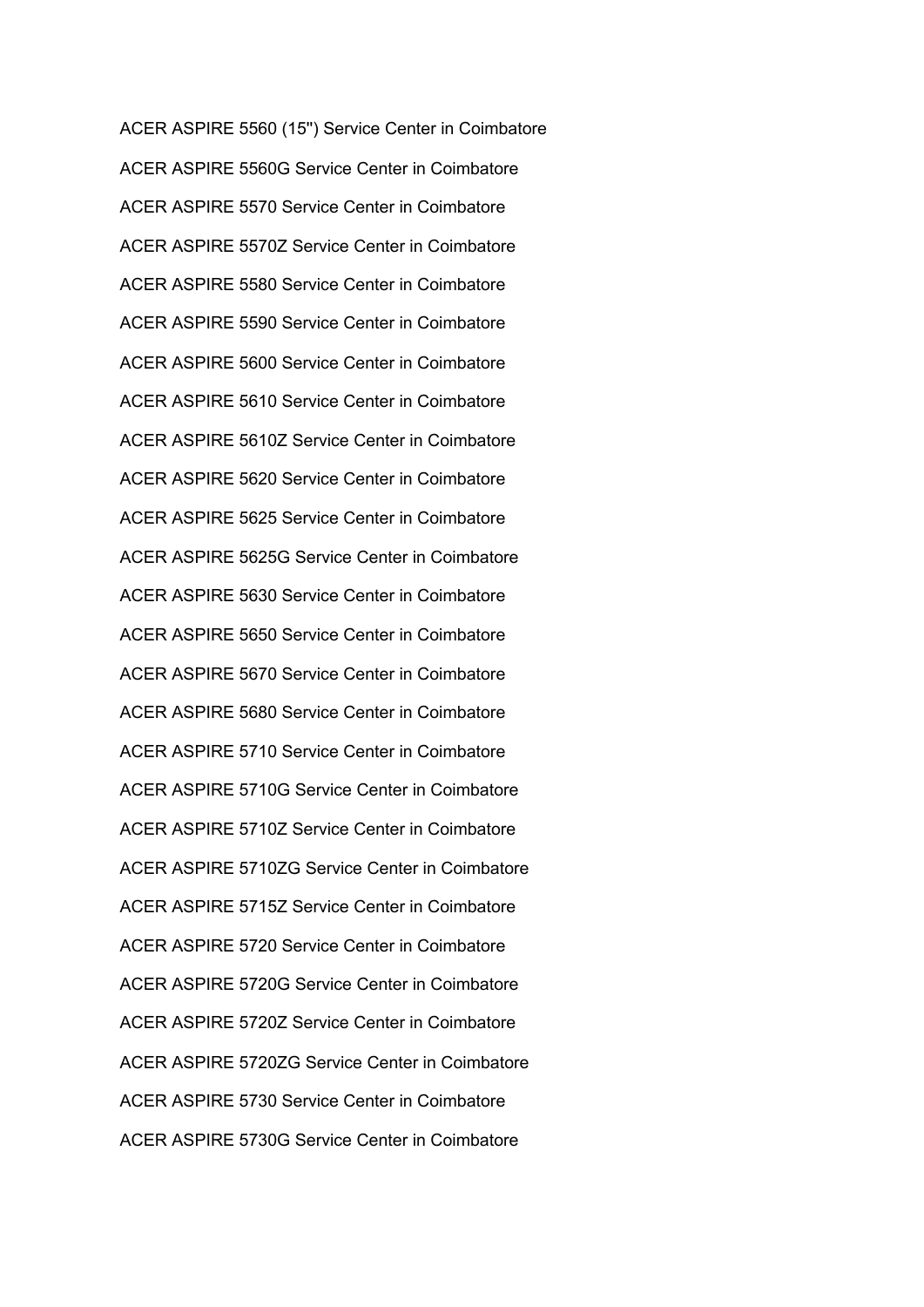ACER ASPIRE 5730Z Service Center in Coimbatore ACER ASPIRE 5730ZG Service Center in Coimbatore ACER ASPIRE 5732Z Service Center in Coimbatore ACER ASPIRE 5732ZG Service Center in Coimbatore ACER ASPIRE 5733 Service Center in Coimbatore ACER ASPIRE 5733Z Service Center in Coimbatore ACER ASPIRE 5734Z Service Center in Coimbatore ACER ASPIRE 5735 Service Center in Coimbatore ACER ASPIRE 5735Z Service Center in Coimbatore ACER ASPIRE 5736G Service Center in Coimbatore ACER ASPIRE 5736Z Service Center in Coimbatore ACER ASPIRE 5737Z Service Center in Coimbatore ACER ASPIRE 5738 Service Center in Coimbatore ACER ASPIRE 5738DG Service Center in Coimbatore ACER ASPIRE 5738DZG Service Center in Coimbatore ACER ASPIRE 5738G Service Center in Coimbatore ACER ASPIRE 5738PG Service Center in Coimbatore ACER ASPIRE 5738PZG Service Center in Coimbatore ACER ASPIRE 5738Z Service Center in Coimbatore ACER ASPIRE 5738ZG Service Center in Coimbatore ACER ASPIRE 5739 Service Center in Coimbatore ACER ASPIRE 5739G Service Center in Coimbatore ACER ASPIRE 5740 Service Center in Coimbatore ACER ASPIRE 5740DG Service Center in Coimbatore ACER ASPIRE 5740G Service Center in Coimbatore ACER ASPIRE 5741 Service Center in Coimbatore ACER ASPIRE 5741G Service Center in Coimbatore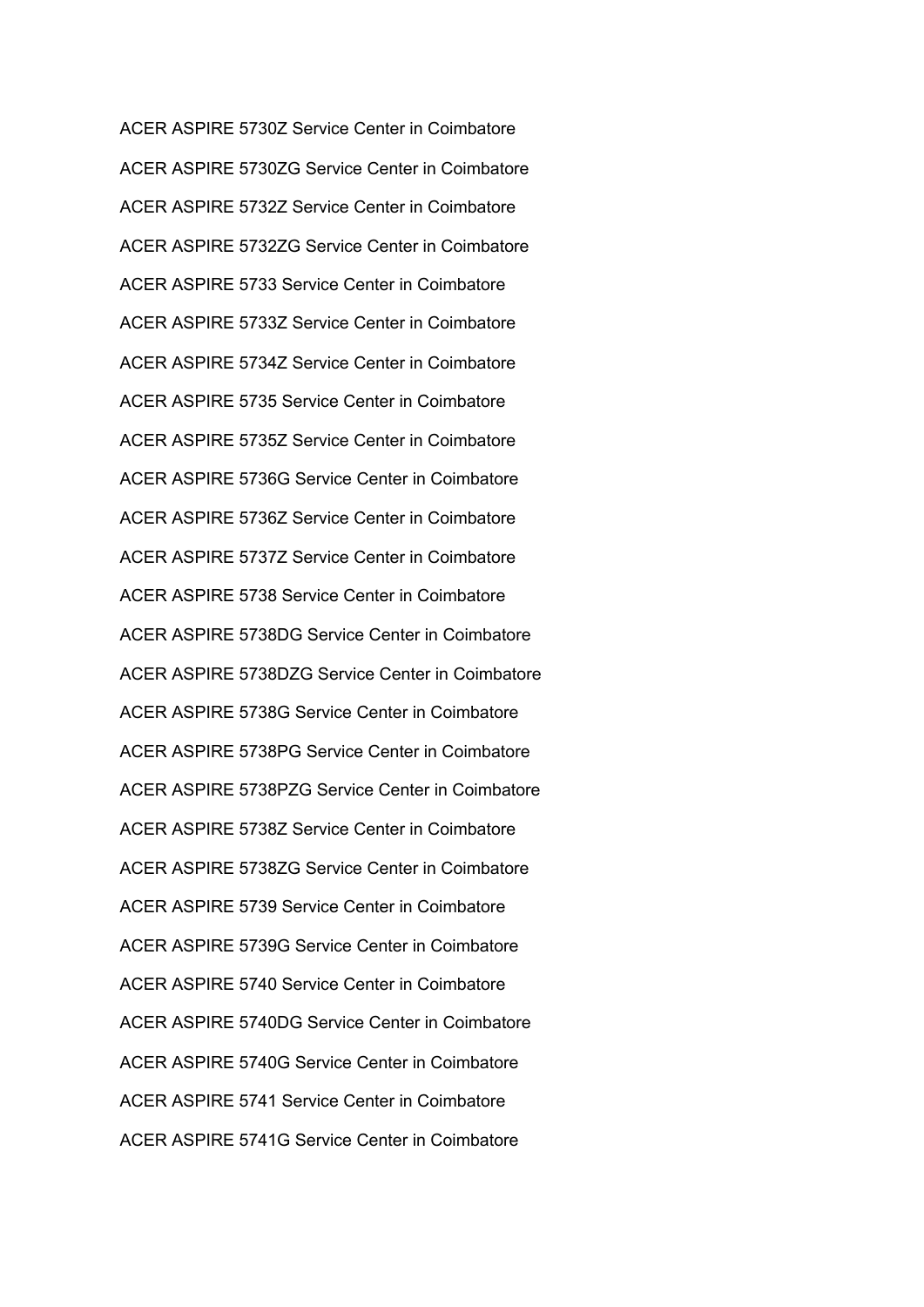ACER ASPIRE 5741Z Service Center in Coimbatore ACER ASPIRE 5741ZG Service Center in Coimbatore ACER ASPIRE 5742 Service Center in Coimbatore ACER ASPIRE 5742G Service Center in Coimbatore ACER ASPIRE 5742Z Service Center in Coimbatore ACER ASPIRE 5742ZG Service Center in Coimbatore ACER ASPIRE 5745 Service Center in Coimbatore ACER ASPIRE 5745DG Service Center in Coimbatore ACER ASPIRE 5745G Service Center in Coimbatore ACER ASPIRE 5745P Service Center in Coimbatore ACER ASPIRE 5745PG Service Center in Coimbatore ACER ASPIRE 5745Z Service Center in Coimbatore ACER ASPIRE 5749 Service Center in Coimbatore ACER ASPIRE 5749Z Service Center in Coimbatore ACER ASPIRE 5750 Service Center in Coimbatore ACER ASPIRE 5750G Service Center in Coimbatore ACER ASPIRE 5750Z Service Center in Coimbatore ACER ASPIRE 5750ZG Service Center in Coimbatore ACER ASPIRE 5755 Service Center in Coimbatore ACER ASPIRE 5755G Service Center in Coimbatore ACER ASPIRE 5810T Service Center in Coimbatore ACER ASPIRE 5810TG Service Center in Coimbatore ACER ASPIRE 5810TZ Service Center in Coimbatore ACER ASPIRE 5810TZG Service Center in Coimbatore ACER ASPIRE 5820 Service Center in Coimbatore ACER ASPIRE 5820G Service Center in Coimbatore ACER ASPIRE 5820T Service Center in Coimbatore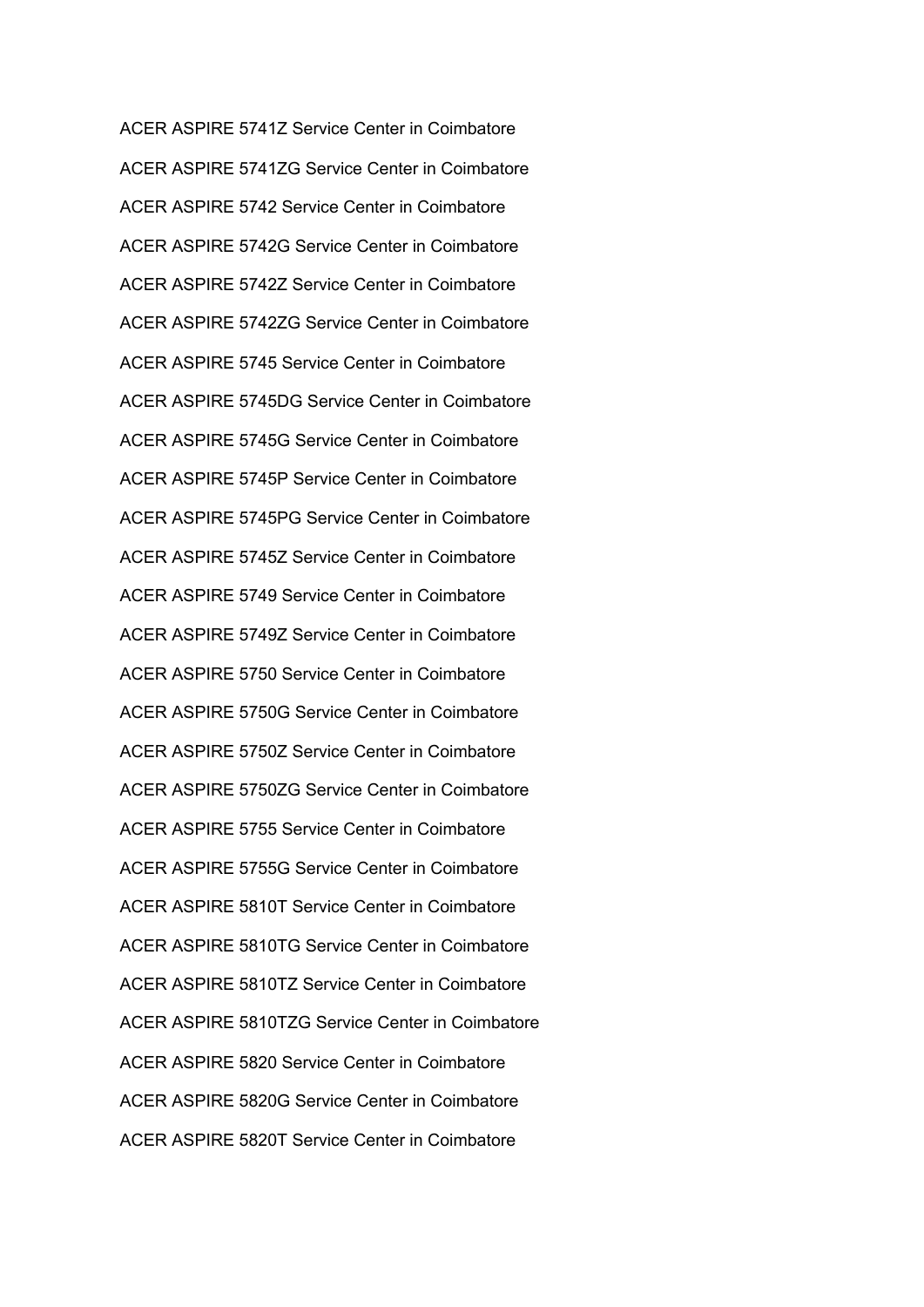ACER ASPIRE 5820TG Service Center in Coimbatore ACER ASPIRE 5820TZ Service Center in Coimbatore ACER ASPIRE 5820TZG Service Center in Coimbatore ACER ASPIRE 5830G Service Center in Coimbatore ACER ASPIRE 5830T Service Center in Coimbatore ACER ASPIRE 5830TG Service Center in Coimbatore ACER ASPIRE 5910 Service Center in Coimbatore ACER ASPIRE 5910G Service Center in Coimbatore ACER ASPIRE 5920 Service Center in Coimbatore ACER ASPIRE 5920G Service Center in Coimbatore ACER ASPIRE 5925G Service Center in Coimbatore ACER ASPIRE 5930 Service Center in Coimbatore ACER ASPIRE 5930G Service Center in Coimbatore ACER ASPIRE 5930Z Service Center in Coimbatore ACER ASPIRE 5935G Service Center in Coimbatore ACER ASPIRE 5940G Service Center in Coimbatore ACER ASPIRE 5942G Service Center in Coimbatore ACER ASPIRE 5943G Service Center in Coimbatore ACER ASPIRE 5951G Service Center in Coimbatore ACER ASPIRE 6530 Service Center in Coimbatore ACER ASPIRE 6530G Service Center in Coimbatore ACER ASPIRE 6920 Service Center in Coimbatore ACER ASPIRE 6920G Service Center in Coimbatore ACER ASPIRE 6930 Service Center in Coimbatore ACER ASPIRE 6930G Service Center in Coimbatore ACER ASPIRE 6930Z Service Center in Coimbatore ACER ASPIRE 6930ZG Service Center in Coimbatore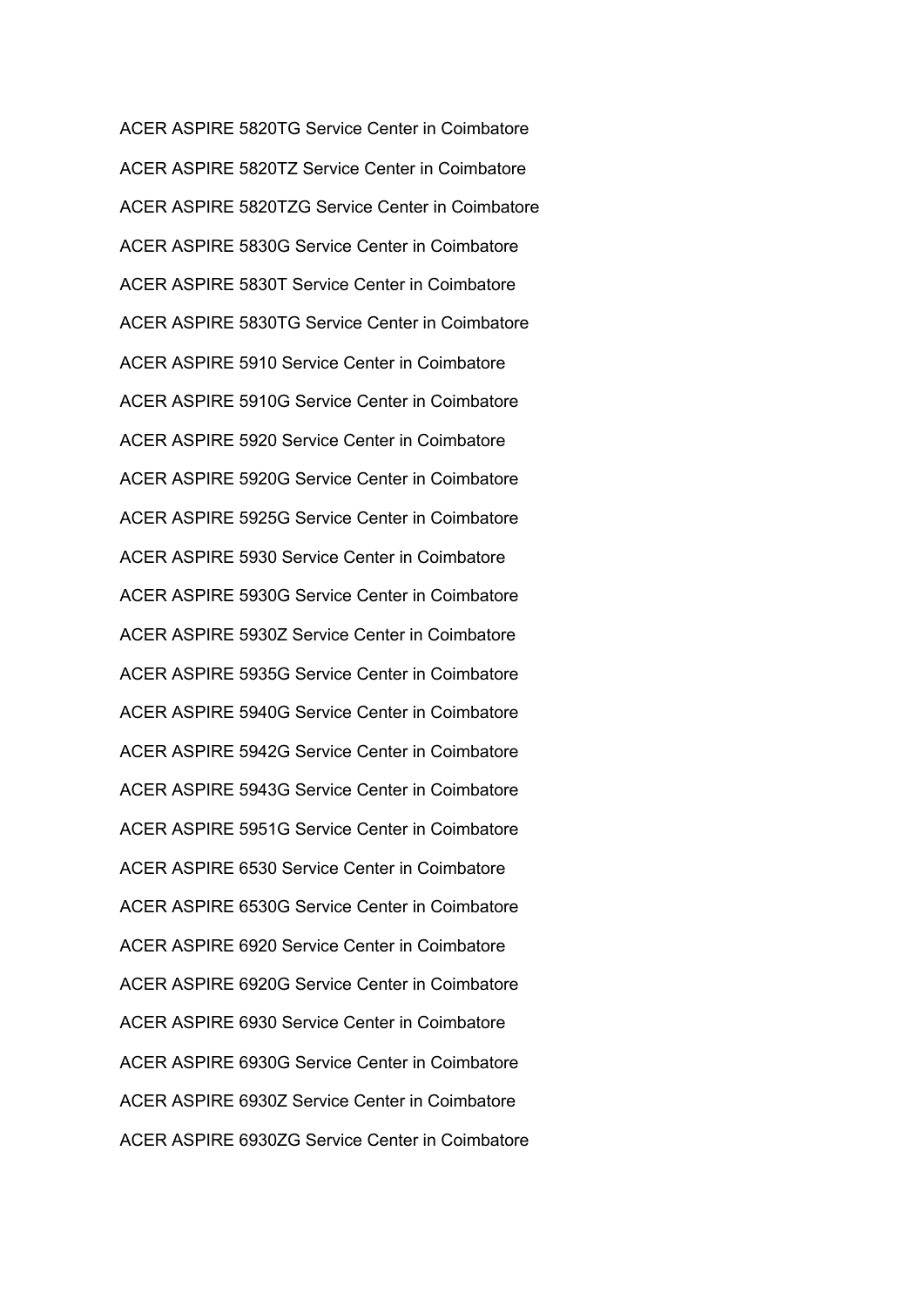ACER ASPIRE 6935 Service Center in Coimbatore ACER ASPIRE 6935G Service Center in Coimbatore ACER ASPIRE 7000 Service Center in Coimbatore ACER ASPIRE 7100 Service Center in Coimbatore ACER ASPIRE 7110 Service Center in Coimbatore ACER ASPIRE 7220 Service Center in Coimbatore ACER ASPIRE 7230 Service Center in Coimbatore ACER ASPIRE 7235G Service Center in Coimbatore ACER ASPIRE 7250 Service Center in Coimbatore ACER ASPIRE 7250G Service Center in Coimbatore ACER ASPIRE 7315 Service Center in Coimbatore ACER ASPIRE 7320 Service Center in Coimbatore ACER ASPIRE 7330 Service Center in Coimbatore ACER ASPIRE 7339 Service Center in Coimbatore ACER ASPIRE 7520 Service Center in Coimbatore ACER ASPIRE 7520G Service Center in Coimbatore ACER ASPIRE 7530 Service Center in Coimbatore ACER ASPIRE 7530G Service Center in Coimbatore ACER ASPIRE 7535 Service Center in Coimbatore ACER ASPIRE 7535G Service Center in Coimbatore ACER ASPIRE 7540 Service Center in Coimbatore ACER ASPIRE 7540G Service Center in Coimbatore ACER ASPIRE 7551 Service Center in Coimbatore ACER ASPIRE 7551G Service Center in Coimbatore ACER ASPIRE 7552G Service Center in Coimbatore ACER ASPIRE 7560 Service Center in Coimbatore ACER ASPIRE 7560G Service Center in Coimbatore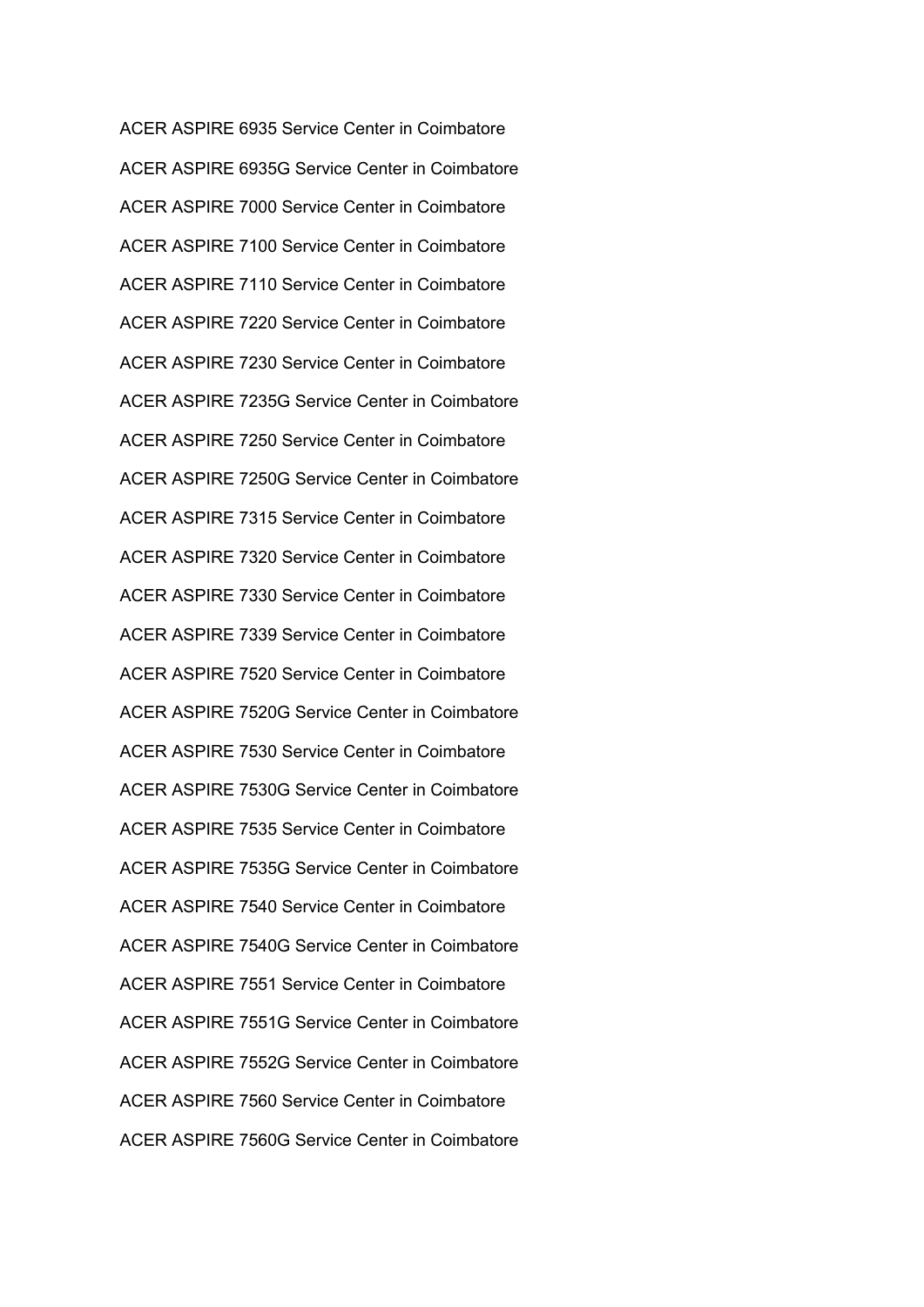ACER ASPIRE 7715Z Service Center in Coimbatore ACER ASPIRE 7720 Service Center in Coimbatore ACER ASPIRE 7720G Service Center in Coimbatore ACER ASPIRE 7720Z Service Center in Coimbatore ACER ASPIRE 7720ZG Service Center in Coimbatore ACER ASPIRE 7730 Service Center in Coimbatore ACER ASPIRE 7730G Service Center in Coimbatore ACER ASPIRE 7730Z Service Center in Coimbatore ACER ASPIRE 7730ZG Service Center in Coimbatore ACER ASPIRE 7735 Service Center in Coimbatore ACER ASPIRE 7735G Service Center in Coimbatore ACER ASPIRE 7735Z Service Center in Coimbatore ACER ASPIRE 7735ZG Service Center in Coimbatore ACER ASPIRE 7736 Service Center in Coimbatore ACER ASPIRE 7736G Service Center in Coimbatore ACER ASPIRE 7736Z Service Center in Coimbatore ACER ASPIRE 7736ZG Service Center in Coimbatore ACER ASPIRE 7738G Service Center in Coimbatore ACER ASPIRE 7739 Service Center in Coimbatore ACER ASPIRE 7739G Service Center in Coimbatore ACER ASPIRE 7739Z Service Center in Coimbatore ACER ASPIRE 7739ZG Service Center in Coimbatore ACER ASPIRE 7740 Service Center in Coimbatore ACER ASPIRE 7740G Service Center in Coimbatore ACER ASPIRE 7741 Service Center in Coimbatore ACER ASPIRE 7741G Service Center in Coimbatore ACER ASPIRE 7741Z Service Center in Coimbatore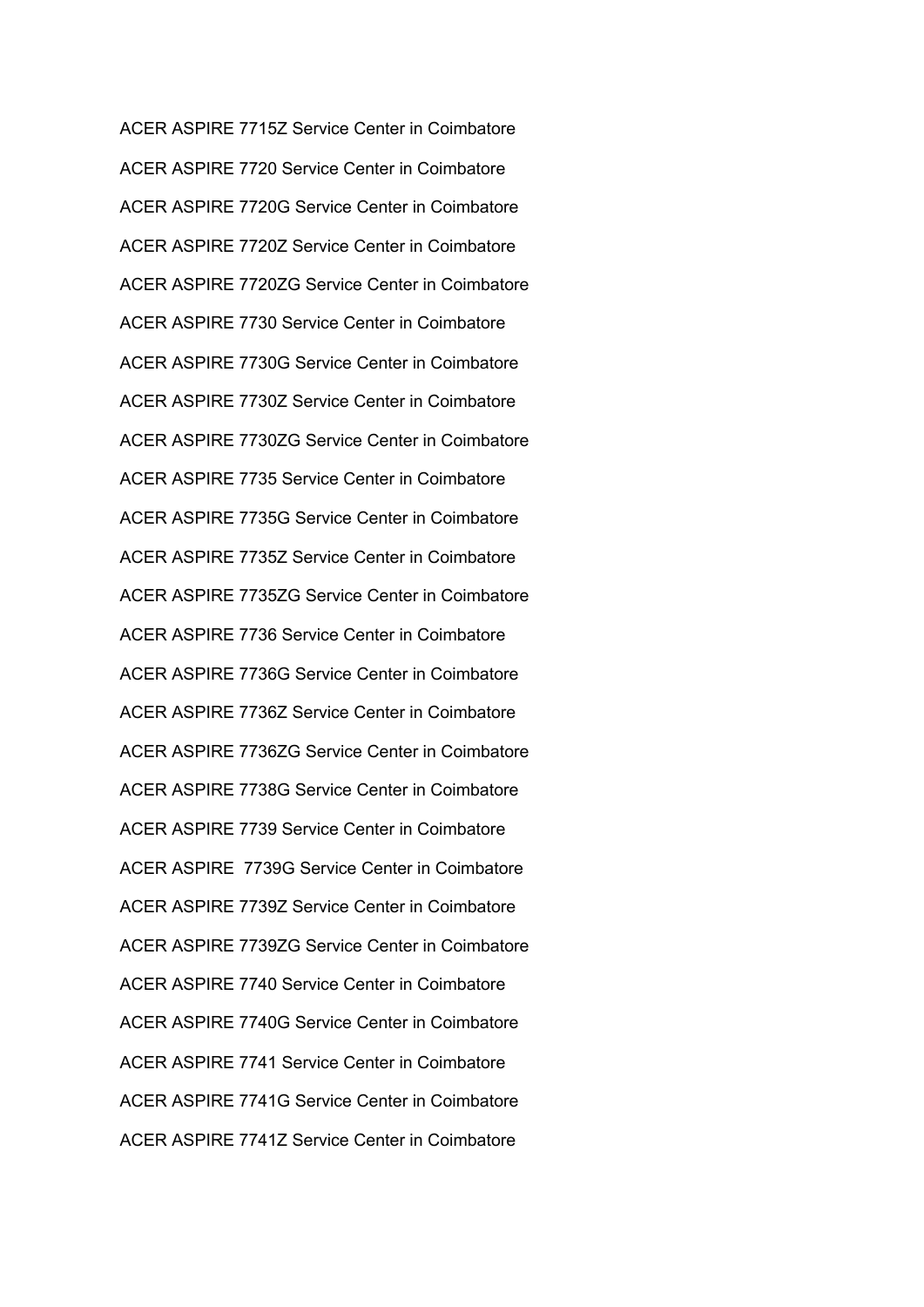ACER ASPIRE 7741ZG Service Center in Coimbatore ACER ASPIRE 7745 Service Center in Coimbatore ACER ASPIRE 7745G Service Center in Coimbatore ACER ASPIRE 7745Z Service Center in Coimbatore ACER ASPIRE 7750 Service Center in Coimbatore ACER ASPIRE 7750G Service Center in Coimbatore ACER ASPIRE 7750Z Service Center in Coimbatore ACER ASPIRE 7750ZG Service Center in Coimbatore ACER ASPIRE 8530 Service Center in Coimbatore ACER ASPIRE 8530G Service Center in Coimbatore ACER ASPIRE 8730 Service Center in Coimbatore ACER ASPIRE 8730G Service Center in Coimbatore ACER ASPIRE 8730ZG Service Center in Coimbatore ACER ASPIRE 8735 Service Center in Coimbatore ACER ASPIRE 8735G Service Center in Coimbatore ACER ASPIRE 8735ZG Service Center in Coimbatore ACER ASPIRE 8920G Service Center in Coimbatore ACER ASPIRE 8930G Service Center in Coimbatore ACER ASPIRE 8935G Service Center in Coimbatore ACER ASPIRE 8940G Service Center in Coimbatore ACER ASPIRE 8942G Service Center in Coimbatore ACER ASPIRE 8943G Service Center in Coimbatore ACER ASPIRE 8950G Service Center in Coimbatore ACER ASPIRE 8951G Service Center in Coimbatore ACER ASPIRE 9100 Service Center in Coimbatore ACER ASPIRE 9110 Service Center in Coimbatore ACER ASPIRE 9120 Service Center in Coimbatore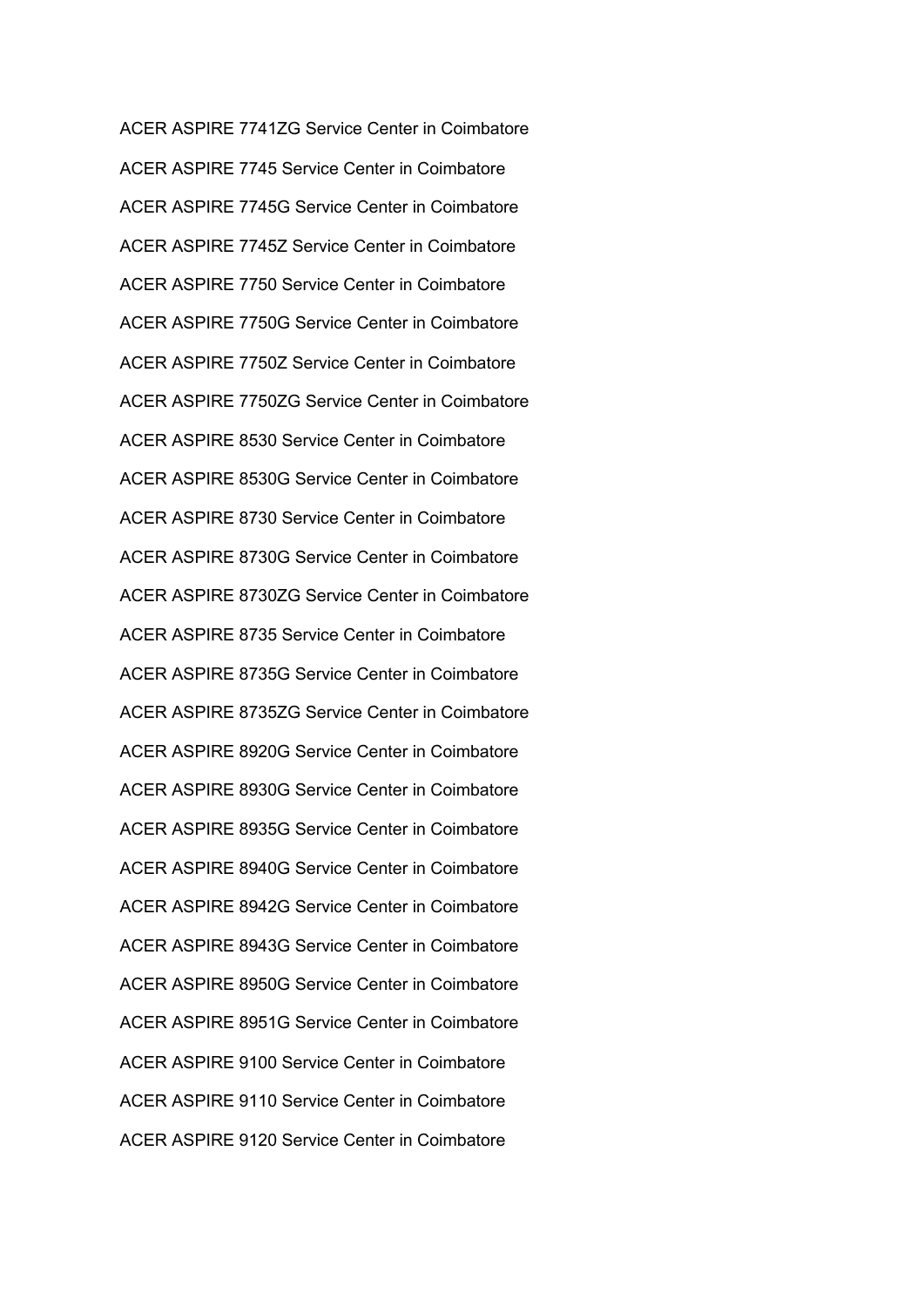ACER ASPIRE 9300 Service Center in Coimbatore ACER ASPIRE 9400 Service Center in Coimbatore ACER ASPIRE 9410 Service Center in Coimbatore ACER ASPIRE 9410Z Service Center in Coimbatore ACER ASPIRE 9420 Service Center in Coimbatore ACER ASPIRE 9500 Service Center in Coimbatore ACER ASPIRE 9510 Service Center in Coimbatore ACER ASPIRE 9520 Service Center in Coimbatore ACER ASPIRE 9800 Service Center in Coimbatore ACER ASPIRE 9810 Service Center in Coimbatore ACER ASPIRE 9920 Service Center in Coimbatore ACER ASPIRE 9920G Service Center in Coimbatore

## **Acer Aspire A Series Service Center in Coimbatore**

Acer Aspire A111-31 Service Center in Coimbatore Acer Aspire A114-31 Service Center in Coimbatore Acer Aspire A114-32 Service Center in Coimbatore Acer Aspire A311-31 Service Center in Coimbatore Acer Aspire A314-31 Service Center in Coimbatore Acer Aspire A314-32 Service Center in Coimbatore Acer Aspire A314-33 Service Center in Coimbatore Acer Aspire A314-41 Service Center in Coimbatore Acer Aspire A315-21 Service Center in Coimbatore Acer Aspire A315-21G Service Center in Coimbatore Acer Aspire A315-31 Service Center in Coimbatore Acer Aspire A315-32 Service Center in Coimbatore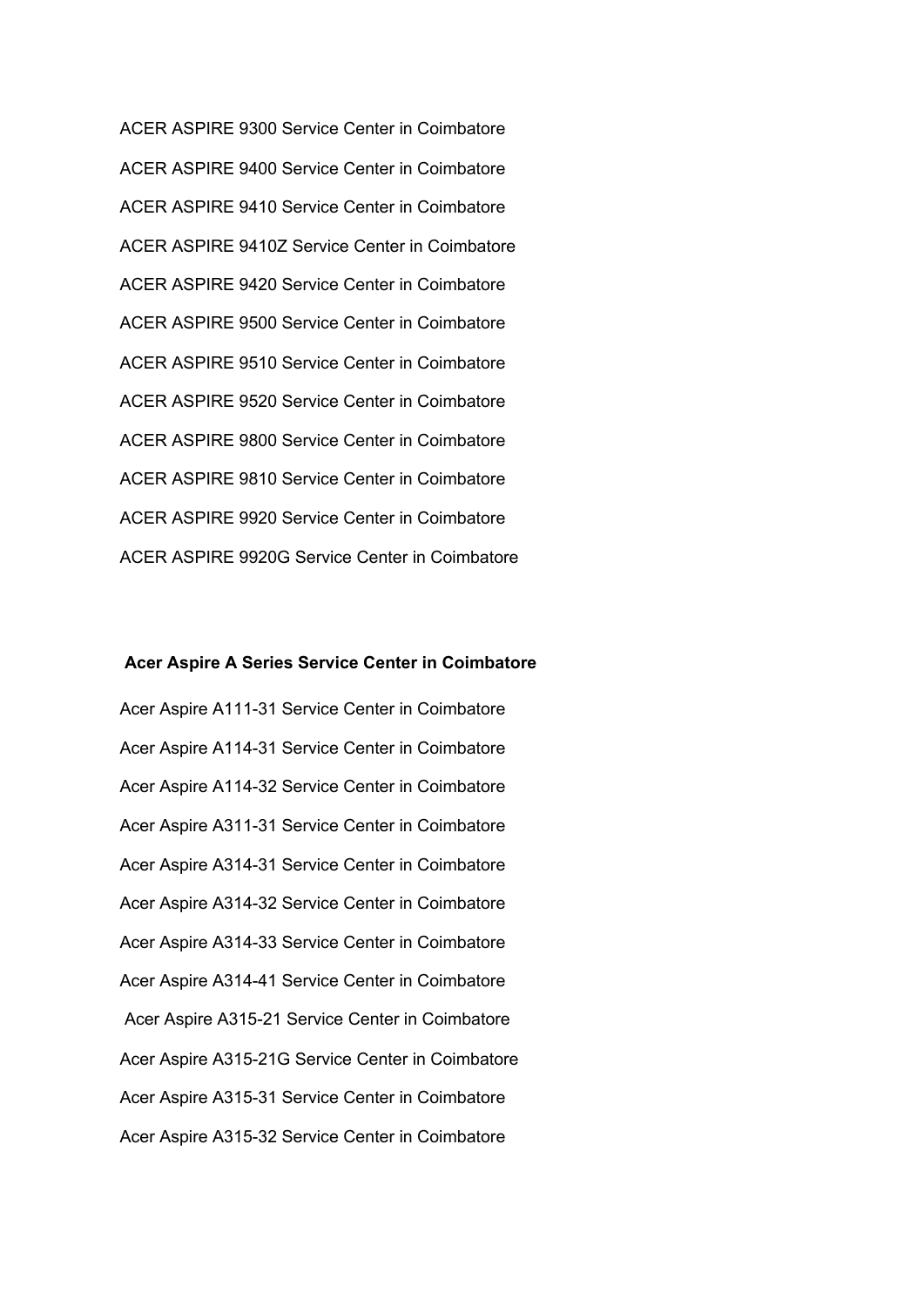Acer Aspire A315-33 Service Center in Coimbatore Acer Aspire A315-41 Service Center in Coimbatore Acer Aspire A315-41G Service Center in Coimbatore Acer Aspire A315-51 Service Center in Coimbatore Acer Aspire A315-52 Service Center in Coimbatore Acer Aspire A315-53 Service Center in Coimbatore Acer Aspire A315-53G Service Center in Coimbatore Acer Aspire A514-51 Service Center in Coimbatore Acer Aspire A514-51G Service Center in Coimbatore Acer Aspire A514-51K Service Center in Coimbatore Acer Aspire A515-41G Service Center in Coimbatore Acer Aspire A515-44 Service Center in Coimbatore Acer Aspire A515-51 Service Center in Coimbatore Acer Aspire A515-51G Service Center in Coimbatore Acer Aspire A515-52 Service Center in Coimbatore Acer Aspire A515-52G Service Center in Coimbatore Acer Aspire A515-53 Service Center in Coimbatore Acer Aspire A515-53G Service Center in Coimbatore Acer Aspire A517-51 Service Center in Coimbatore Acer Aspire A517-51G Service Center in Coimbatore Acer Aspire A517-51GP Service Center in Coimbatore Acer Aspire A517-51P Service Center in Coimbatore Acer Aspire A615-51 Service Center in Coimbatore Acer Aspire A615-51G Service Center in Coimbatore Acer Aspire A715-71G Service Center in Coimbatore Acer Aspire A715-72G Service Center in Coimbatore Acer Aspire A715-74G Service Center in Coimbatore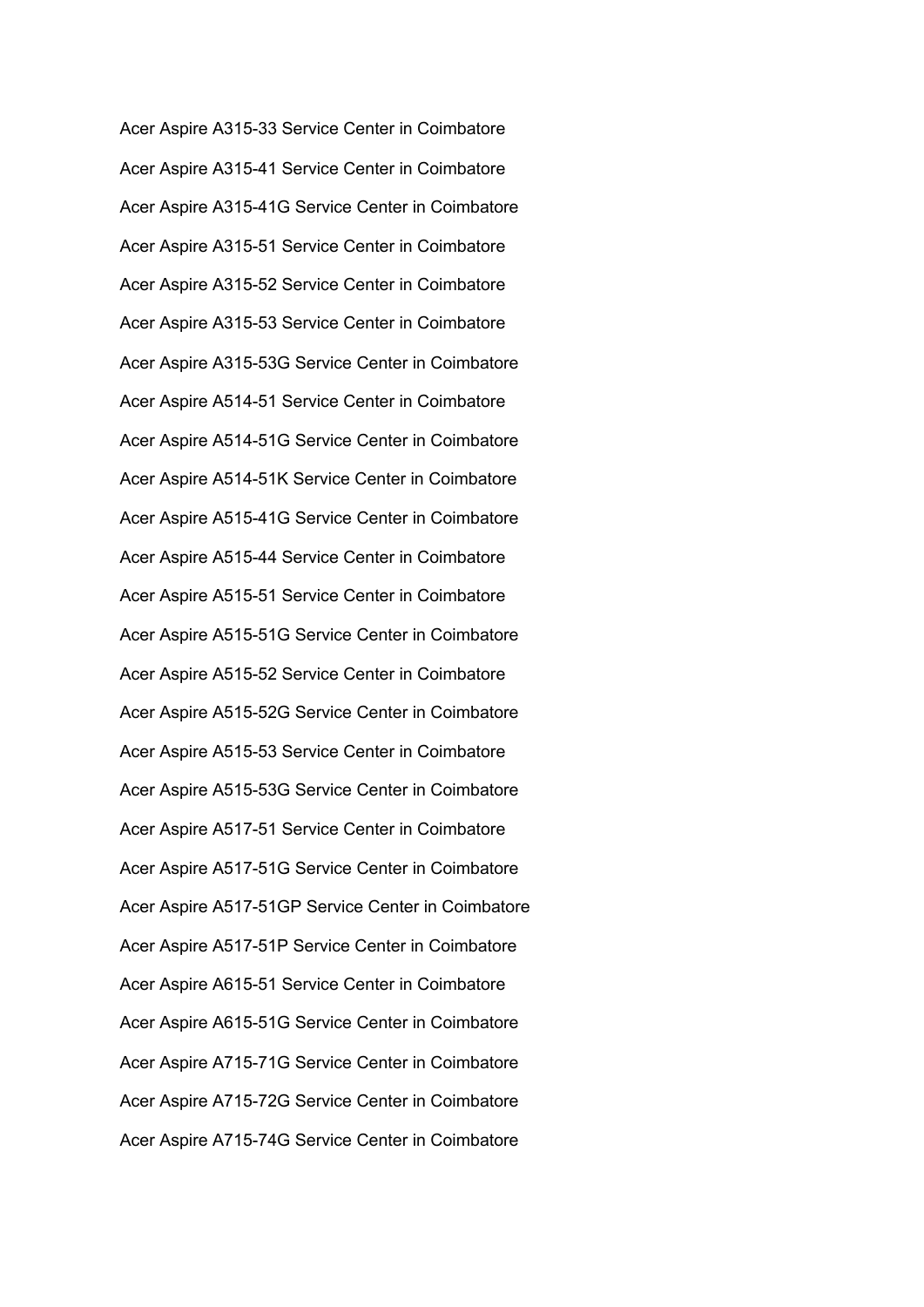Acer Aspire A715-75G Service Center in Coimbatore Acer Aspire A717-71G Service Center in Coimbatore Acer Aspire A717-72G Service Center in Coimbatore

## **Acer Aspire E Series Service Center in Coimbatore**

Acer Aspire E1-410 Service Center in Coimbatore Acer Aspire E1-410G Service Center in Coimbatore Acer Aspire E1-411G Service Center in Coimbatore Acer Aspire E1-422 Service Center in Coimbatore Acer Aspire E1-422G Service Center in Coimbatore Acer Aspire E1-430 Service Center in Coimbatore Acer Aspire E1-430G Service Center in Coimbatore Acer Aspire E1-430P Service Center in Coimbatore Acer Aspire E1-431 Service Center in Coimbatore Acer Aspire E1-431G Service Center in Coimbatore Acer Aspire E1-432 Service Center in Coimbatore Acer Aspire E1-432G Service Center in Coimbatore Acer Aspire E1-432P Service Center in Coimbatore Acer Aspire E1-451G Service Center in Coimbatore Acer Aspire E1-470 Service Center in Coimbatore Acer Aspire E1-470G Service Center in Coimbatore Acer Aspire E1-470P Service Center in Coimbatore Acer Aspire E1-470PG Service Center in Coimbatore Acer Aspire E1-471 Service Center in Coimbatore Acer Aspire E1-471G Service Center in Coimbatore Acer Aspire E1-472 Service Center in Coimbatore Acer Aspire E1-472G Service Center in Coimbatore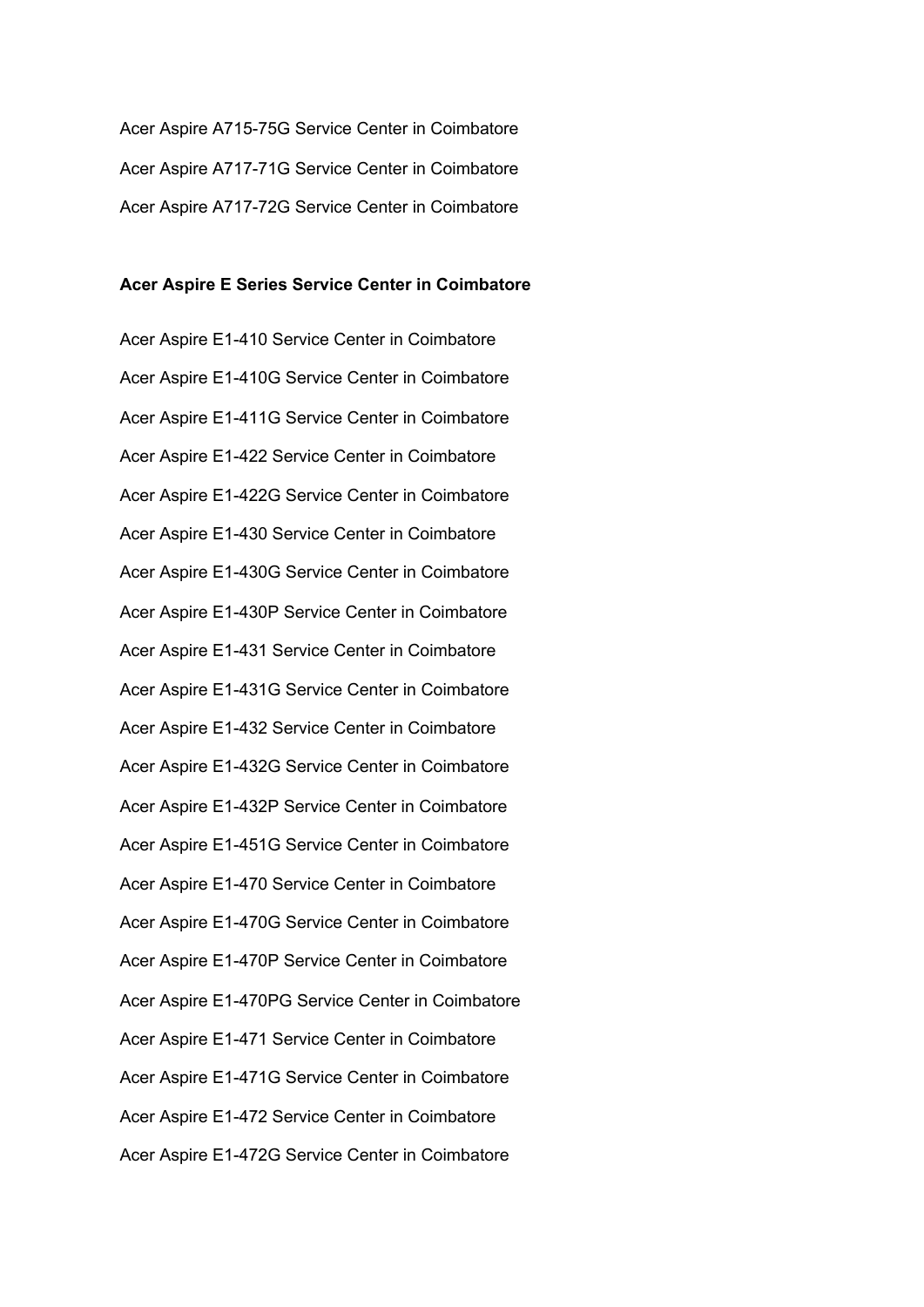Acer Aspire E1-472P Service Center in Coimbatore Acer Aspire E1-472PG Service Center in Coimbatore Acer Aspire E1-510 Service Center in Coimbatore Acer Aspire E1-510P Service Center in Coimbatore Acer Aspire E1-521 Service Center in Coimbatore Acer Aspire E1-522 Service Center in Coimbatore Acer Aspire E1-530 Service Center in Coimbatore Acer Aspire E1-530G Service Center in Coimbatore Acer Aspire E1-531 Service Center in Coimbatore Acer Aspire E1-531G Service Center in Coimbatore Acer Aspire E1-532 Service Center in Coimbatore Acer Aspire E1-532G Service Center in Coimbatore Acer Aspire E1-532P Service Center in Coimbatore Acer Aspire E1-532PG Service Center in Coimbatore Acer Aspire E1-570 Service Center in Coimbatore Acer Aspire E1-570G Service Center in Coimbatore Acer Aspire E1-571 Service Center in Coimbatore Acer Aspire E1-571G Service Center in Coimbatore Acer Aspire E1-572 Service Center in Coimbatore Acer Aspire E1-572G Service Center in Coimbatore Acer Aspire E1-572P Service Center in Coimbatore Acer Aspire E1-572PG Service Center in Coimbatore Acer Aspire E1-731 Service Center in Coimbatore Acer Aspire E1-731G Service Center in Coimbatore Acer Aspire E1-732G Service Center in Coimbatore Acer Aspire E1-771 Service Center in Coimbatore Acer Aspire E1-771G Service Center in Coimbatore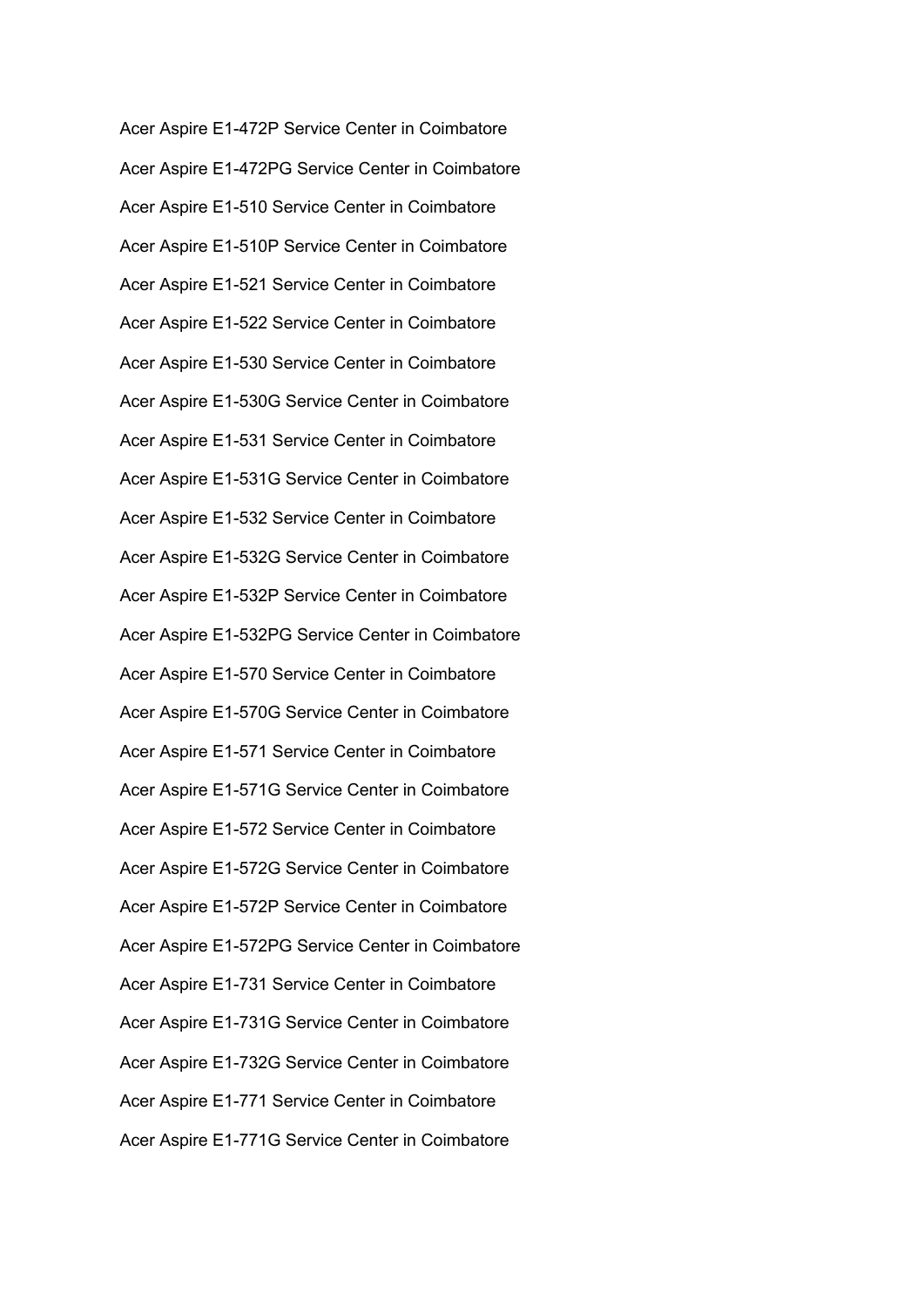Acer Aspire E1-772 Service Center in Coimbatore Acer Aspire E1-772G Service Center in Coimbatore Acer Aspire E3-111 Service Center in Coimbatore Acer Aspire E3-112 Service Center in Coimbatore Acer Aspire E3-112M Service Center in Coimbatore Acer Aspire E5-411 Service Center in Coimbatore Acer Aspire E5-411G Service Center in Coimbatore Acer Aspire E5-421 Service Center in Coimbatore Acer Aspire E5-421G Service Center in Coimbatore Acer Aspire E5-422 Service Center in Coimbatore Acer Aspire E5-422G Service Center in Coimbatore Acer Aspire E5-432 Service Center in Coimbatore Acer Aspire E5-432G Service Center in Coimbatore Acer Aspire E5-452G Service Center in Coimbatore Acer Aspire E5-471 Service Center in Coimbatore Acer Aspire E5-471G Service Center in Coimbatore Acer Aspire E5-471P Service Center in Coimbatore Acer Aspire E5-471PG Service Center in Coimbatore Acer Aspire E5-472G Service Center in Coimbatore Acer Aspire E5-473 Service Center in Coimbatore Acer Aspire E5-473G Service Center in Coimbatore Acer Aspire E5-473T Service Center in Coimbatore Acer Aspire E5-473TG Service Center in Coimbatore Acer Aspire E5-474 Service Center in Coimbatore Acer Aspire E5-474G Service Center in Coimbatore Acer Aspire E5-475 Service Center in Coimbatore Acer Aspire E5-475G Service Center in Coimbatore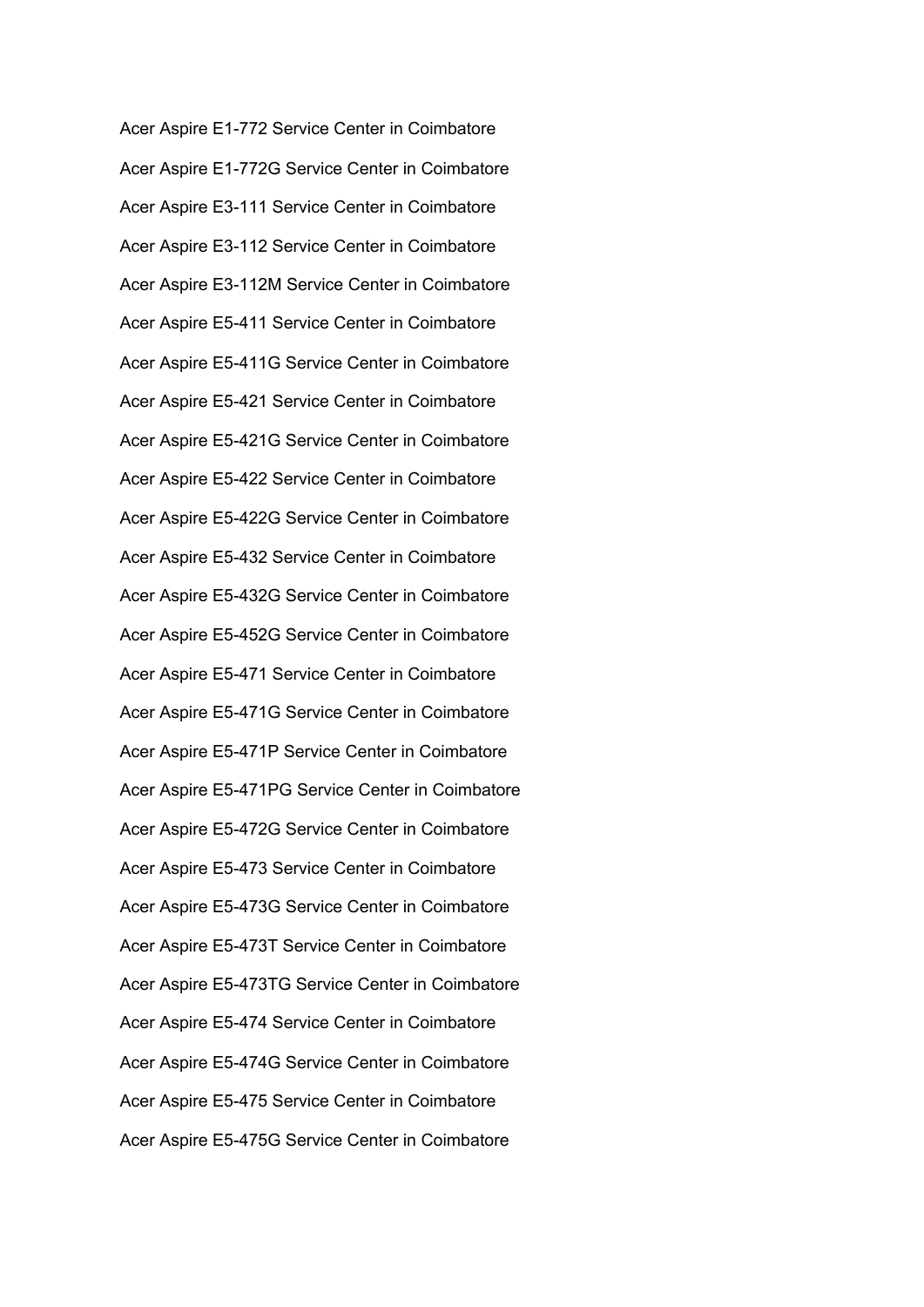Acer Aspire E5-476 Service Center in Coimbatore Acer Aspire E5-476G Service Center in Coimbatore Acer Aspire E5-491G Service Center in Coimbatore Acer Aspire E5-511 Service Center in Coimbatore Acer Aspire E5-511G Service Center in Coimbatore Acer Aspire E5-511P Service Center in Coimbatore Acer Aspire E5-521 Service Center in Coimbatore Acer Aspire E5-521G Service Center in Coimbatore Acer Aspire E5-522 Service Center in Coimbatore Acer Aspire E5-522G Service Center in Coimbatore Acer Aspire E5-523 Service Center in Coimbatore Acer Aspire E5-523G Service Center in Coimbatore Acer Aspire E5-531 Service Center in Coimbatore Acer Aspire E5-531G Service Center in Coimbatore Acer Aspire E5-531P Service Center in Coimbatore Acer Aspire E5-532 Service Center in Coimbatore Acer Aspire E5-532G Service Center in Coimbatore Acer Aspire E5-532T Service Center in Coimbatore Acer Aspire E5-551 Service Center in Coimbatore Acer Aspire E5-551G Service Center in Coimbatore Acer Aspire E5-552 Service Center in Coimbatore Acer Aspire E5-552G Service Center in Coimbatore Acer Aspire E5-553 Service Center in Coimbatore Acer Aspire E5-553G Service Center in Coimbatore Acer Aspire E5-571 Service Center in Coimbatore Acer Aspire E5-571G Service Center in Coimbatore Acer Aspire E5-571P Service Center in Coimbatore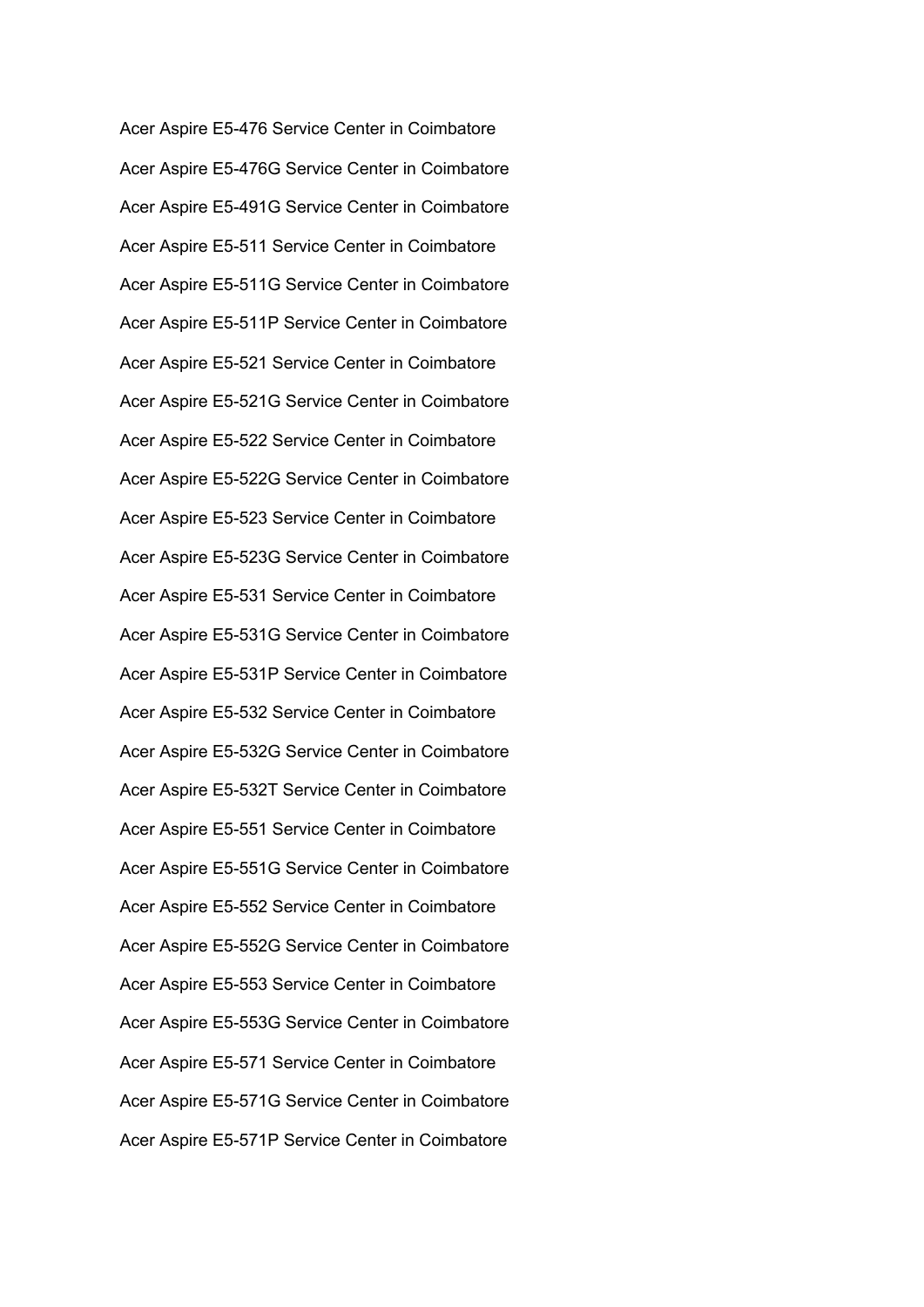Acer Aspire E5-571PG Service Center in Coimbatore Acer Aspire E5-572G Service Center in Coimbatore Acer Aspire E5-573 Service Center in Coimbatore Acer Aspire E5-573G Service Center in Coimbatore Acer Aspire E5-573T Service Center in Coimbatore Acer Aspire E5-573TG Service Center in Coimbatore Acer Aspire E5-574 Service Center in Coimbatore Acer Aspire E5-574G Service Center in Coimbatore Acer Aspire E5-574T Service Center in Coimbatore Acer Aspire E5-574TG Service Center in Coimbatore Acer Aspire E5-575 Service Center in Coimbatore Acer Aspire E5-575G Service Center in Coimbatore Acer Aspire E5-575T Service Center in Coimbatore Acer Aspire E5-575TG Service Center in Coimbatore Acer Aspire E5-576 Service Center in Coimbatore Acer Aspire E5-576G Service Center in Coimbatore Acer Aspire E5-721 Service Center in Coimbatore Acer Aspire E5-722 Service Center in Coimbatore Acer Aspire E5-722G Service Center in Coimbatore Acer Aspire E5-731 Service Center in Coimbatore Acer Aspire E5-731G Service Center in Coimbatore Acer Aspire E5-752 Service Center in Coimbatore Acer Aspire E5-752G Service Center in Coimbatore Acer Aspire E5-771 Service Center in Coimbatore Acer Aspire E5-771G Service Center in Coimbatore Acer Aspire E5-772 Service Center in Coimbatore Acer Aspire E5-772G Service Center in Coimbatore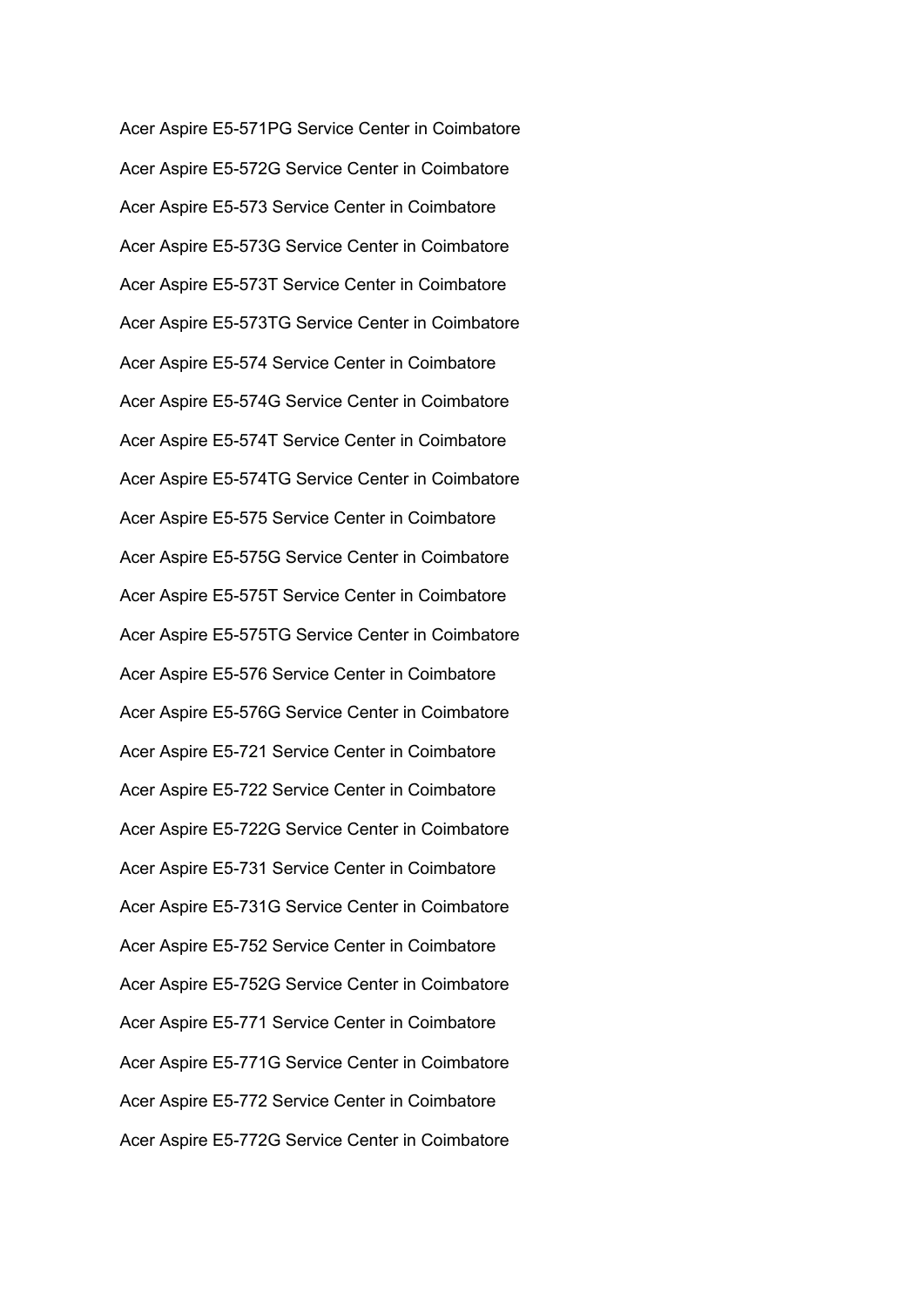Acer Aspire E5-773 Service Center in Coimbatore Acer Aspire E5-773G Service Center in Coimbatore Acer Aspire E5-774 Service Center in Coimbatore Acer Aspire E5-774G Service Center in Coimbatore Acer Aspire EC-470G Service Center in Coimbatore Acer Aspire EC-471G Service Center in Coimbatore Acer Aspire EK-571G Service Center in Coimbatore Acer Aspire ES1-111 Service Center in Coimbatore Acer Aspire ES1-111M Service Center in Coimbatore Acer Aspire ES1-131 Service Center in Coimbatore Acer Aspire ES1-132 Service Center in Coimbatore Acer Aspire ES1-311 Service Center in Coimbatore Acer Aspire ES1-331 Service Center in Coimbatore Acer Aspire ES1-332 Service Center in Coimbatore Acer Aspire ES1-411 Service Center in Coimbatore Acer Aspire ES1-420 Service Center in Coimbatore Acer Aspire ES1-421 Service Center in Coimbatore Acer Aspire ES1-422 Service Center in Coimbatore Acer Aspire ES1-431 Service Center in Coimbatore Acer Aspire ES1-432 Service Center in Coimbatore Acer Aspire ES1-433 Service Center in Coimbatore Acer Aspire ES1-433G Service Center in Coimbatore Acer Aspire ES1-511 Service Center in Coimbatore Acer Aspire ES1-512 Service Center in Coimbatore Acer Aspire ES1-520 Service Center in Coimbatore Acer Aspire ES1-521 Service Center in Coimbatore Acer Aspire ES1-522 Service Center in Coimbatore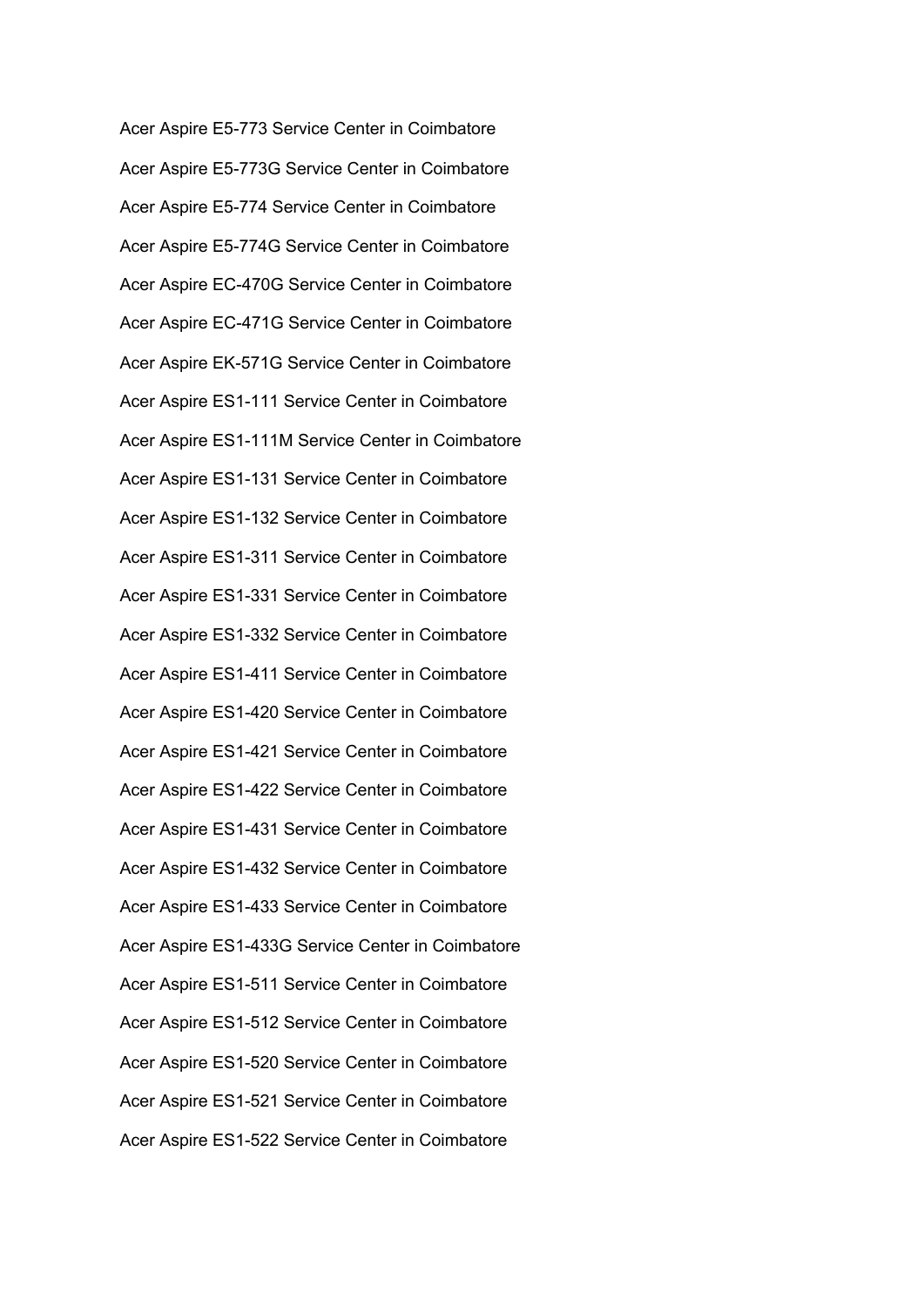Acer Aspire ES1-523 Service Center in Coimbatore Acer Aspire ES1-524 Service Center in Coimbatore Acer Aspire ES1-531 Service Center in Coimbatore Acer Aspire ES1-532G Service Center in Coimbatore Acer Aspire ES1-533 Service Center in Coimbatore Acer Aspire ES1-571 Service Center in Coimbatore Acer Aspire ES1-572 Service Center in Coimbatore Acer Aspire ES1-711 Service Center in Coimbatore Acer Aspire ES1-711G Service Center in Coimbatore Acer Aspire ES1-731 Service Center in Coimbatore Acer Aspire ES1-731G Service Center in Coimbatore Acer Aspire ES1-732 Service Center in Coimbatore

## **Acer Aspire F Series Service Center in Coimbatore**

Acer Aspire F5-521 Service Center in Coimbatore Acer Aspire F5-522 Service Center in Coimbatore Acer Aspire F5-571 Service Center in Coimbatore Acer Aspire F5-571G Service Center in Coimbatore Acer Aspire F5-571T Service Center in Coimbatore Acer Aspire F5-572 Service Center in Coimbatore Acer Aspire F5-572G Service Center in Coimbatore Acer Aspire F5-573 Service Center in Coimbatore Acer Aspire F5-573G Service Center in Coimbatore Acer Aspire F5-573T Service Center in Coimbatore Acer Aspire F5-771 Service Center in Coimbatore Acer Aspire F5-771G Service Center in Coimbatore